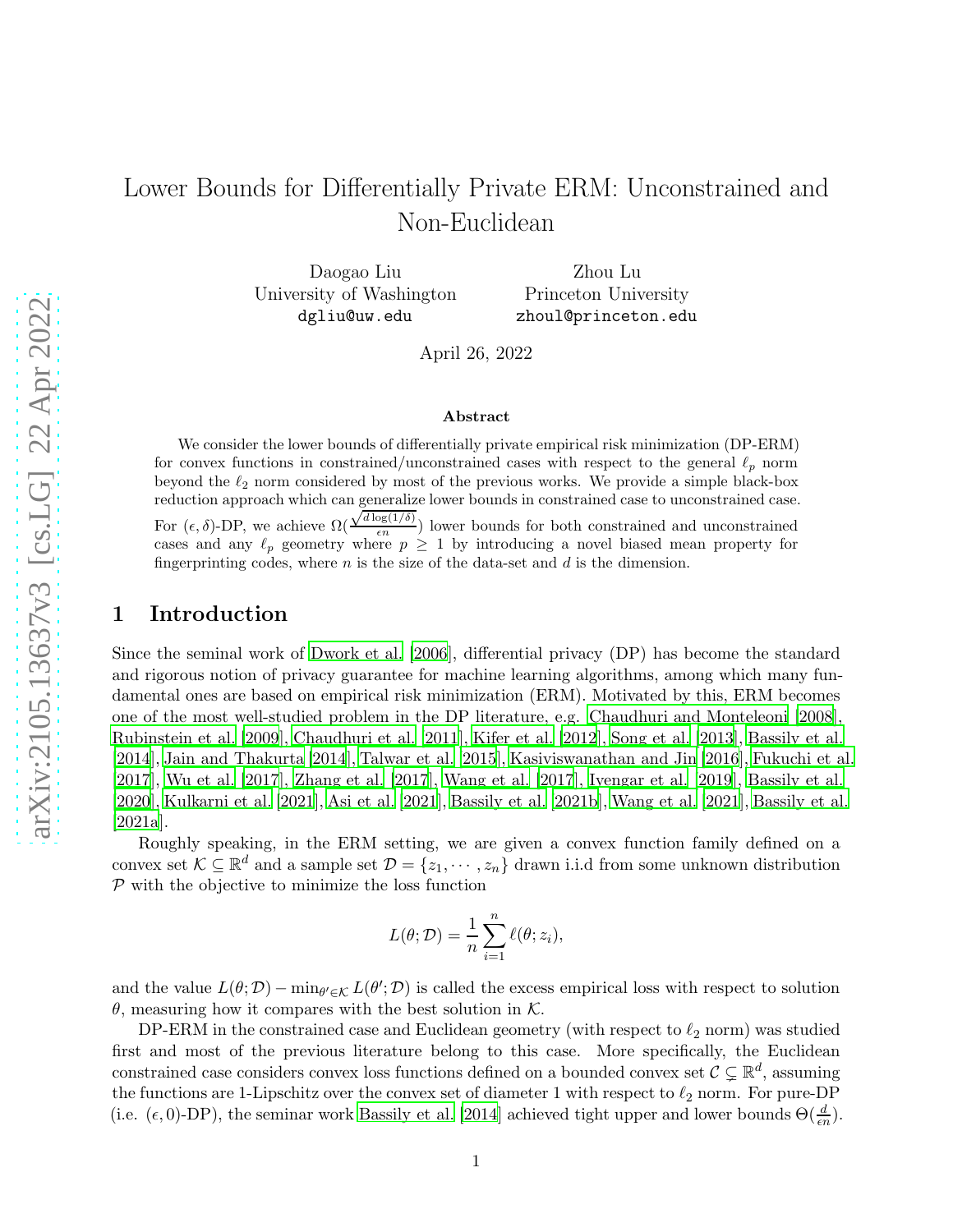As for approximate-DP (i.e.  $(\epsilon, \delta)$ -DP), a lower bound  $\Omega(\frac{\sqrt{d}}{\epsilon n})$  $\frac{\sqrt{d}}{\epsilon n}$  of DP-ERM is given in the same work along with upper bounds which are off by some logarithmic terms. The gap between upper and lower bounds were closed by the follow-ups: particularly, [Steinke and Ullman \[2016](#page-13-9)] proposed the lower bound  $\Omega$  $\sqrt{d \log(1/\delta)}$  $\frac{\log(1/\theta)}{\epsilon n}$  and [Wang et al. \[2017](#page-14-3)], [Bassily et al. \[2019](#page-12-7)] achieved upper bounds O(  $\sqrt{d \log(1/\delta)}$  $\frac{\log(1/\theta)}{\epsilon n}$ ). However, there are still several aspects that existing works don't cover.

DP-ERM in the unconstrained case was neglected before and gathered people's attention re-cently. [Jain and Thakurta \[2014\]](#page-13-4), [Song et al. \[2021](#page-13-10)] found an  $O(\frac{\sqrt{\text{rank}}}{\epsilon n})$  $\frac{\text{rank}}{\epsilon n}$ ) upper bound for minimizing the excess empirical risk of Generalized linear Models (GLMs, see Definition [A.1](#page-15-0) in Appendix) in the unconstrained case and evaded the curse of dimensionality, where the rank is is the rank of the feature matrix in the GLM problem. As a comparison, the lower bound  $\Omega(\frac{\sqrt{d}}{\epsilon n})$  $\frac{\sqrt{a}}{\epsilon n}$ ) holds for the constrained DP-GLM, even for the overparameterized case when rank  $\leq n \ll d$ . The dimensionindependent result is intriguing. For example, for high-dimensional case where  $d = \Omega(n^2)$ , the lower bound in constrained case is  $\Omega(1)$  and no private algorithm can get meaningful bounds on the excess empirical loss, but there is still good result for unconstrained DP-GLMs. A natural question arises whether one can get similar dimension-independent results for a more general family of functions beyond GLMs. Unfortunately, [Asi et al. \[2021](#page-12-4)] provided a negative answer and gave an  $\Omega(\frac{\sqrt{d}}{n\epsilon\log n})$  $\frac{\sqrt{d}}{n\epsilon\log d}$ lower bound for some general convex functions. Their method is by utilizing one-way marginals and choosing appropriate objective functions, but the extra logarithmic terms in their bound seems nontrivial to remove in the unconstrained case.

Another aspect is DP-ERM in non-Euclidean settings. Most previous works in the literature consider constrained Euclidean setting where the convex domain and (sub)gradient of objective functions have bounded  $\ell_2$  norms, and DP-ERM with respect to general  $\ell_p$  norm is much less well-understood. Motivated by the importance and wide applications of non-Euclidean settings, these works [Talwar et al. \[2015](#page-14-0)], [Asi et al. \[2021](#page-12-4)], [Bassily et al. \[2021b](#page-12-5)] analyze constrained DP-ERM with respect to general  $\ell_p$  norm with many exiting results. However, there is still room for improvement in some regimes. In particular, we refer the readers to Table [1](#page-0-0) for a more detailed comparisons between previous lower bounds and our results.

| Article                   | $\text{Constrained?}$ |                      | Loss Function | Pure DP                       | Approximate DP                           |
|---------------------------|-----------------------|----------------------|---------------|-------------------------------|------------------------------------------|
| Bassily et al. [2014]     | constrained           | $p=2$                | GLM           | $\Omega(\frac{a}{n\epsilon})$ | $\frac{\sqrt{a}}{n\epsilon}$<br>97       |
| Steinke and Ullman [2016] | constrained           | $\ell_2$             | GLM           | N/A                           | $\sqrt{d \log(1/\delta)}$<br>$n\epsilon$ |
| Song et al. [2021]        | unconstrained         | $p=2$                | GLM           | N/A                           | $\sqrt{\text{rank}}$<br>$n\epsilon$      |
| Asi et al. [2021]         | both                  | $p=1$                | general       | N/A                           | $\frac{1}{n\epsilon\log d}$              |
| Bassily et al. [2021b]    | constrained           | $1 < p \leq 2$       | GLM           | N/A                           | $'d \log(1/\delta)$<br>$\Omega((p -$     |
| Ours                      | both                  | $1\leq p\leq \infty$ | general       | $\Omega(\frac{d}{n\epsilon})$ | $d \log(1/\delta)$<br>$n \epsilon$       |

Table 1: Comparison on lower bounds for private convex ERM. Our lower bounds can be extended to constrained case easily. The lower bound of [Song et al. \[2021](#page-13-10)] is weaker than ours in the important overparameterized  $d \gg n$  setting, as rank  $\leq \min\{n, d\}.$ 

### 1.1 Our contributions

In this paper, we consider the lower bounds for DP-ERM under unconstrained and/or non-euclidean settings. We summarize our main results as follows: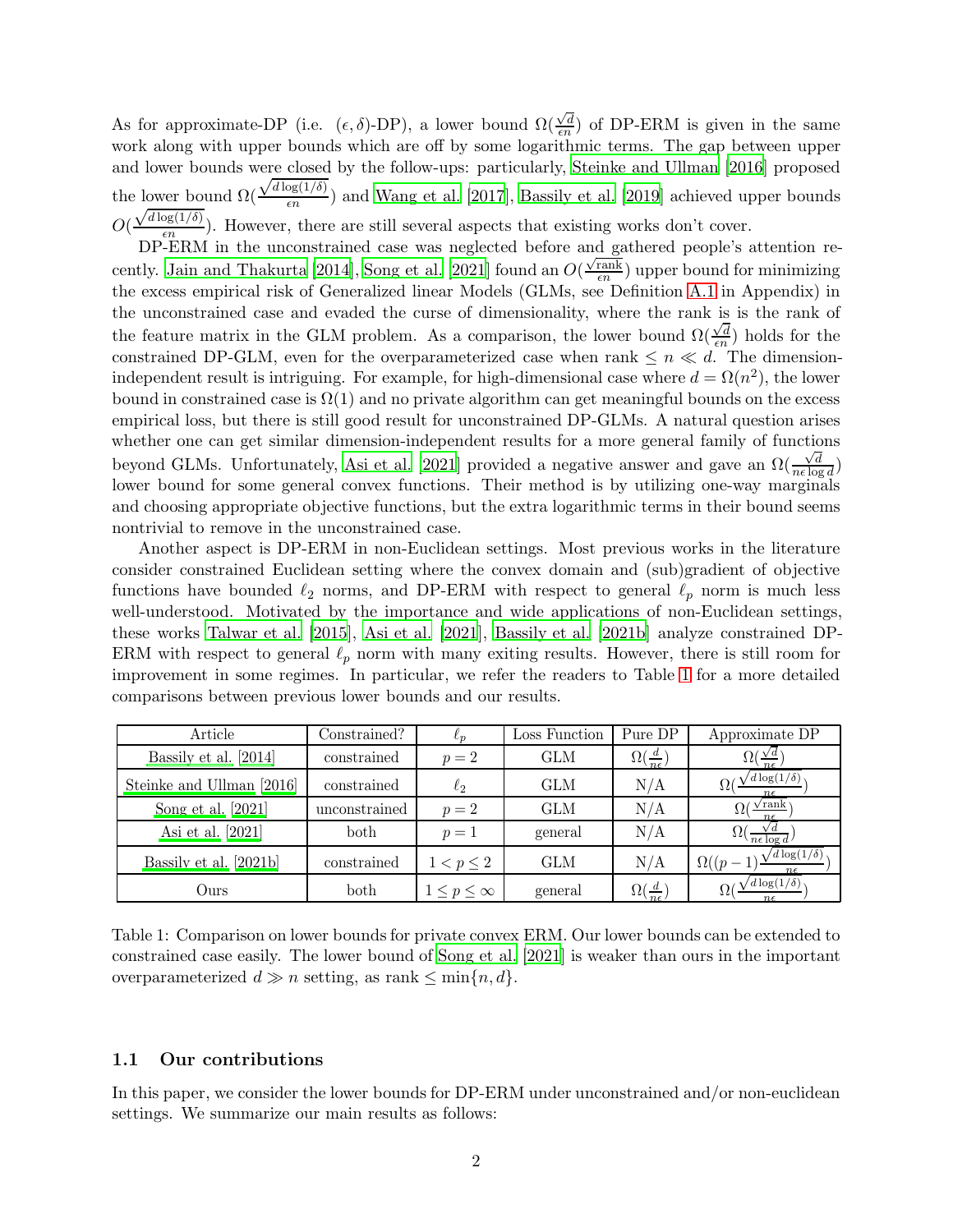- We propose a black-box reduction approach, which generalizes the lower bounds in constrained case to unconstrained case directly. Such method is beneficial for its simplicity. Nearly all exiting lower bounds in constrained case can be extended to unconstrained case directly, and any new progress in the constrained case can be of immediate use due to its black-box nature.
- We achieve  $\Omega(\frac{\sqrt{d \log(1/\delta)}}{\epsilon n})$  $\frac{\log(1/\theta)}{\epsilon n}$  lower bounds for both constrained and unconstrained cases and any  $\ell_p$  geometry for  $p \geq 1$  at the same time by introducing a novel biased mean property for fingerprinting codes. This bound improves previous results, exactly matches the upper bounds for  $1 < p \leq 2$  $1 < p \leq 2$  and obtains novel bounds for  $p > 2.1$

As an example of the application of our simple reduction approach, we will show how to get the  $\Omega(\frac{d}{\epsilon n})$  lower bound in the unconstrained pure-DP case from the result in constrained case [Bassily et al. \[2014\]](#page-12-2). It also demonstrates that evading the curse of dimensionality is impossible in general, even in the (arguably simpler) unconstrained case. This reduction approach can deepen people's understanding of the bilateral relationship between constrained and unconstrained cases.

Another key contribution of this paper is novel tools for private lower bound techniques. For most problems, accuracy lower bound in the private setting is established via a direct reduction from one-way marginals. Hence the tools for lower bounds is quite limited. We contribute refinement of such tools – in particular, we propose modifications such as the additional biased means property to fingerprinting codes, which is the key technique to improve the lower bounds. Such modifications may be of independent interest and help enrich the tools so that it readily applies to problems which are not (easily) reducible from one-way marginals.

### 1.2 Our techniques

### 1.2.1 Reduction

In general, the direct technical challenge of the unconstrained case lies in the choice of loss function and the difficulties caused by the new loss function. In the constrained case, the linear loss function is obviously a good choice for constructing lower bounds, because it is easy to analyze and easily reducible from one-way marginals. However, in the unconstrained case any non-trivial linear loss functions can take '−∞' value and thus not applicable anymore. Changing the objective loss function can lead to different challenges case by case.

We propose a new reduction approach, which can generalize the rich results of lower bounds in the constrained case to unconstrained case directly. To deal with the unconstrained setting, we make use of the Convex Lipschitz extension technique, which can extend the convex loss function defined in a bounded convex domain to whole space  $\mathbb{R}^d$ . In particular, suppose there is a lower bound for 1-Lipschitz convex functions  $\ell(\theta; z) : \mathcal{K} \to \mathbb{R}$  defined on the unit  $\ell_2$  ball  $\mathcal{K} \subset \mathbb{R}^d$ , we can extend the domain of the function and get  $\tilde{\ell}(\theta; z) : \mathbb{R}^d \to \mathbb{R}$  where  $\tilde{\ell}(\theta; z) = \min_{y \in \mathcal{K}} \ell(y; z) + ||\theta - y||_2$ . The reduction is based on two observations: the excess loss does not increase after being projected to the constrained set, i.e.  $\tilde{\ell}(\Pi_{\mathcal{K}}(\theta); z) \leq \tilde{\ell}(\theta; z)$ , where  $\Pi_{\mathcal{K}}(\theta) = \arg \min_{y \in \mathcal{K}} \|y - \theta\|_2$ ; and differential privacy is immune to post-processing. Thus any lower bound holding for  $\ell(\theta; z)$  also holds for  $\ell(\theta;z)$ .

### 1.2.2 Improved Lower Bounds

The construction of our lower bound for approximate-DP is more involved and based on the Fingerprinting Codes, which was first studied by [Wagner \[1983](#page-14-5)] and developed by [Boneh and Shaw](#page-12-8)

<span id="page-2-0"></span><sup>&</sup>lt;sup>1</sup>The current best upper bound is  $O(\min\{\log d, \frac{1}{p-1}\})$  $\sqrt{d \log(1/\delta)}$  $\frac{\log(1/\theta)}{\epsilon n}$ ).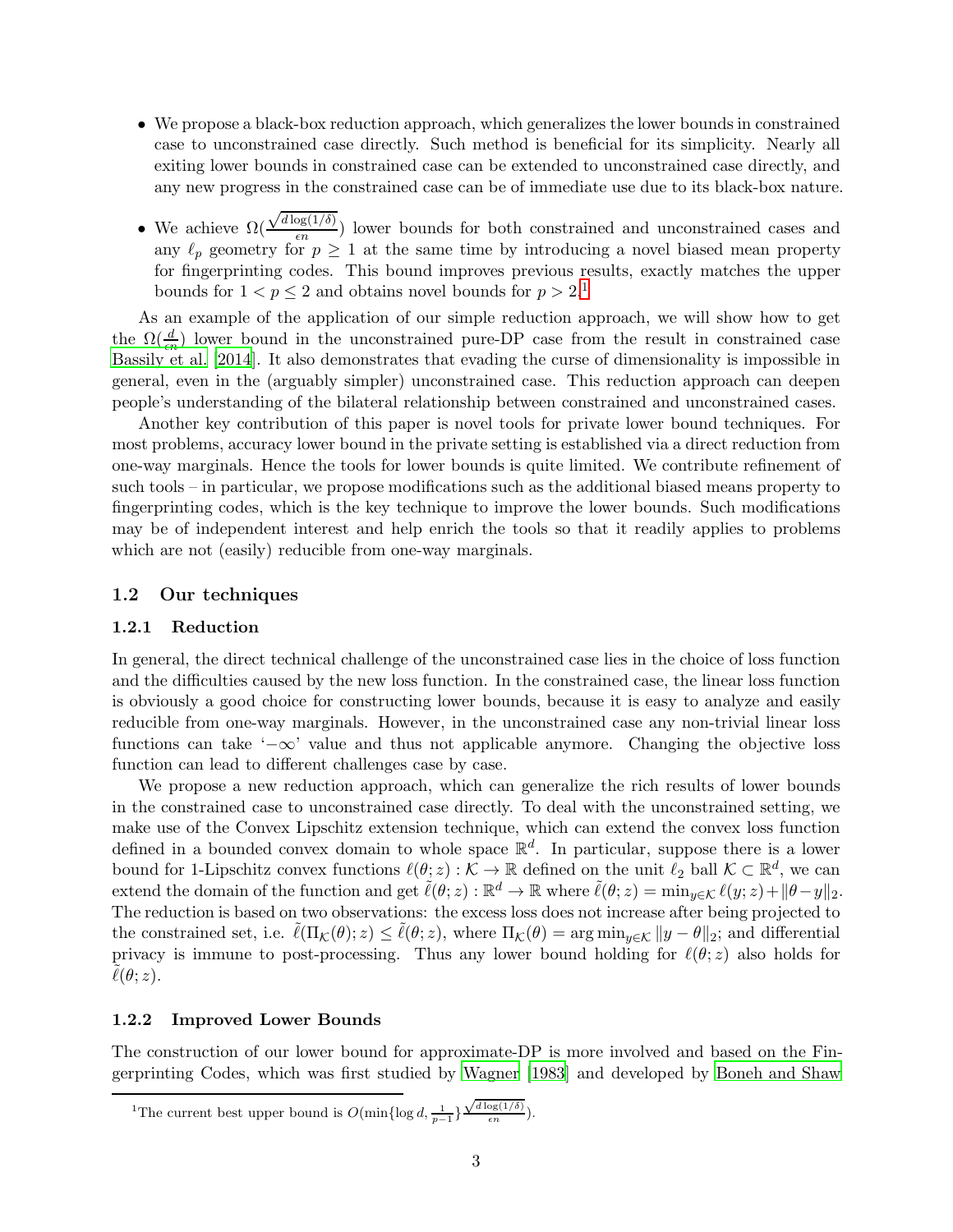[\[1998\]](#page-12-8), [Tardos \[2008](#page-14-6)].

From a technical perspective, we use  $\ell_1$  norm functions where  $\ell(\theta; z) = ||\theta - z||_1$  is defined on an  $\ell_{\infty}$  ball. With the  $\ell_1$  objective function and  $\ell_{\infty}$  ball as the domain, the extension to non-euclidean settings are direct by the Hölder's inequality. The  $\ell_1$  loss has been used in a concurrent work [Asi et al. \[2021](#page-12-4)] which proves an  $\Omega(\frac{\sqrt{d}}{\epsilon n \log n})$  $\frac{\sqrt{d}}{\epsilon n \log d}$  lower bound of approximate DP in the constrained case by reducing the results from one-way marginals, and can be extended to unconstrained case directly. We improve this bound by a few logarithmic terms and achieve optimality by utilizing the group privacy technique from [Steinke and Ullman \[2016](#page-13-9)]. Particularly, we observe a novel biased mean property in the fingerprinting code, and combine the novel property with existing techniques to fit the  $\ell_1$  loss successfully.

The biased mean property, as one of our key technical contributions, comes from the appending dummy points process in group privacy. In group privacy we need to copy some hard instances of data-set  $\mathcal{D}^k$  of size  $n_k := |n/k|$  according to the construction of fingerprinting codes by k times, and append  $n - kn_k$  data points to get a final data-set  $D$  of size n. Appending the  $n - kn_k$  data points may be problematic, if the mean value of  $\mathcal{D}^k$  is too close to 1/2. We need  $|\overline{\mathcal{D}^k} - 1/2|$  to be larger than some value depending on  $k$  to guarantee that the prediction of the column (dimension) is unchanged after the group privacy mechanism, and thus we can append  $n - kn_k$  dummy points safely.

Due to the  $\ell_1$  loss functions and the  $\ell_{\infty}$  domain used in our work, the extension to  $\ell_p$  geometry is straightforward by Hölder's inequality. Most previous works can not get good results beyond the geometry considered in their setting. For example, the bound in [Bassily et al. \[2014\]](#page-12-2) fails the extension to  $\ell_p$  with good results when  $p < 2$ , because its proof is based on that loss functions are linear within an  $\ell_2$  unit ball, and thus the Lipschitz constants and diameter will change from 1 to  $d^{\frac{1}{p}-\frac{1}{2}}$  as p varies, leading to a smaller lower bound when  $p < 2$ . The bound in [Asi et al. \[2021](#page-12-4)] can be extended to  $\ell_p$  geometry but is worse than ours.

### 1.3 Related Work

Previous studies on DP-ERM mostly focus on the constrained setting, and the unconstrained case recently attract people's interest because [Jain and Thakurta \[2014](#page-13-4)], [Song et al. \[2021](#page-13-10)] found that an  $O(\frac{\sqrt{\text{rank}}}{\epsilon n})$  $\frac{\text{rank}}{\epsilon n}$ ) upper bound can be achieved for minimizing the excess risk of GLMs, which evades the curse of dimensionality.

It has been known that the unconstrained condition plays a crucial role in achieving for dimension independence, as pointed out by the  $\Omega(\frac{\sqrt{d}}{n\epsilon})$  $\frac{\sqrt{d}}{n\epsilon}$ ) lower bound in [Bassily et al. \[2014](#page-12-2)] holding for constrained DP-GLM, particularly for minimizing constrained GLMs for the case when "rank  $\leq n \ll d$ ".

We are interested in the necessity of the unconstrained condition to get rank-dependent bound. The unconstrained GLM can be viewed as a rank-dimensional problem, as the noise added in the null space of the feature matrix does not affect the excess empirical loss. However, this does not hold in the constrained case. Take the dimension-independent DP algorithm in [Song et al. \[2021\]](#page-13-10) which is based on SGD as an example. The pitfall for the dimension-independent algorithm lies in projection if SGD is modified to projected-SGD for constrained case, that is running SGD in the constrained setting requires projection which might "increase rank". We can see there is some fundamental difference between constrained and unconstrained cases, and analyzing the unconstrained case is also an interesting and important direction.

Most existing lower bounds of excess empirical loss are using GLM functions. For example, the objective function used in [Bassily et al. \[2014\]](#page-12-2) is  $\ell(\theta; z) = \langle \theta, z \rangle$  which can't be applied in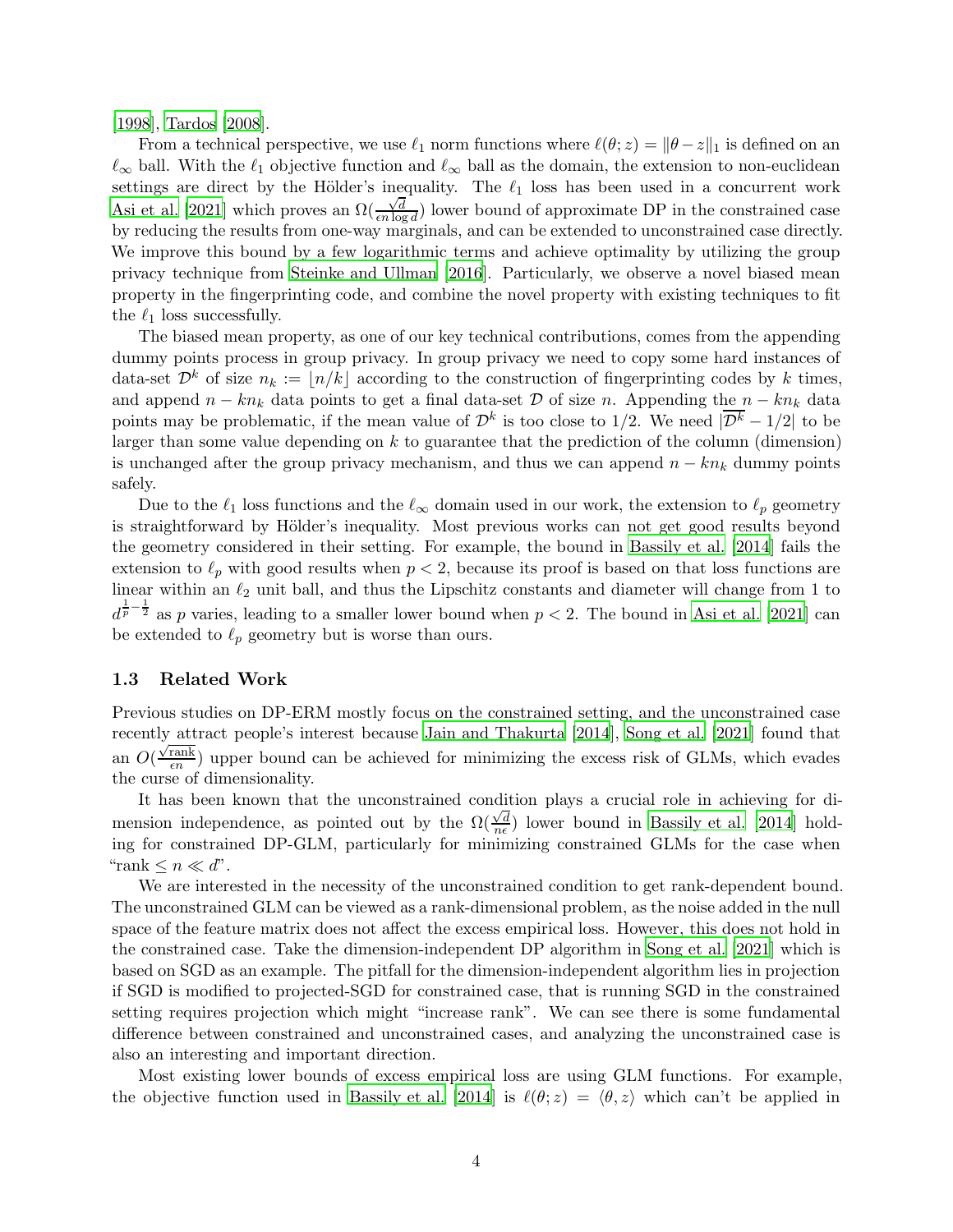the unconstrained case, otherwise the loss value would be infinite. Considering this limitation, [Song et al. \[2021\]](#page-13-10) adopts the objective functions to  $\ell(\theta; z) = |\langle \theta, x \rangle - y|$ . They transfer the problem of minimizing GLM to estimating one-way marginals, and then get the lower bound by properties in the definition of the Fingerprinting Codes.

As mentioned before, our better lower bound is based on  $\ell_1$  norms, and thus we can not transfer to one-way marginals directly. As shown in [Asi et al. \[2021](#page-12-4)], merely using the properties in the definition of Fingerprinting Codes with  $\ell_1$  norms as loss functions can lead to sub-optimality. Instead, we need to make full use of the concrete structure of the codes.

[Kairouz et al. \[2020](#page-13-11)], [Zhou et al. \[2020\]](#page-14-7) consider how to evade the curse of dimensionality for more general functions beyond GLMs with public data, which serve to identify a low-rank subspace similar to [Song et al. \[2021](#page-13-10)] in spirit. DP-ERM [Wang et al. \[2017\]](#page-14-3) and DP Stochastic Convex Optimization (SCO) [Feldman et al. \[2020\]](#page-13-12) for convex and smooth functions are extensively studied, where the objective is to minimize the function  $\mathbb{E}_{z\sim\mathcal{P}}[\ell(\theta;z)]$  for some underlying distribution  $P$  in the SCO and people only need (nearly) linear gradient queries to get optimal excess loss. But for convex functions without any smoothness assumption, the current best algorithms [Kulkarni et al. \[2021](#page-13-8)], [Asi et al. \[2021](#page-12-4)] will need more queries  $(n^{1.375})$  in the worst case). [Asi et al.](#page-12-4) [\[2021\]](#page-12-4), [Bassily et al. \[2021b](#page-12-5)] also give some good results for DP-SCO under non-euclidean settings. Particularly, there is a phase transition near  $p = 1$  under smoothness assumption.

### 1.4 Roadmap

In section [2](#page-4-0) we introduce background knowledge and basic definitions needed in the rest of the paper. In section [3](#page-5-0) we provide our simple but useful black-box approach which transfers any lower bound in the constrained setting to unconstrained case, and prove an  $\Omega(\min(1, \frac{d}{n})$  $\frac{d}{n\epsilon}$ )) lower bound for the excess risk of pure DP algorithms as an example. In section [4](#page-8-0) we prove the main technical result of this paper, an  $\Omega(\min(1,$  $\sqrt{d \log(1/\delta)}$  $\frac{\log(1/\theta)}{n\epsilon}$ )) lower bound for approximate DP-ERM in the unconstrained case by introducing a novel biased-mean property of fingerprinting codes, and show that it holds for any  $\ell_p$  geometry when  $p \geq 1$ . Section [5](#page-12-9) concludes this paper. All missing definitions and (technical) proofs can be found in the appendix.

# <span id="page-4-0"></span>2 Preliminary

In this section, we will introduce main background knowledge required in the rest of the paper. Additional background knowledge such as the definition of GLM can be found in appendix.

**Definition 2.1** (Differential privacy). A randomized mechanism M is  $(\epsilon, \delta)$ -differentially private if for any event  $\mathcal{O} \in \text{Range}(\mathcal{M})$  and for any neighboring databases  $\mathcal D$  and  $\mathcal D'$  that differ in a single data element, one has

$$
\Pr[\mathcal{M}(\mathcal{D}) \in \mathcal{O}] \le \exp(\epsilon) \Pr[\mathcal{M}(\mathcal{D}') \in \mathcal{O}] + \delta.
$$

When  $\delta > 0$ , we may refer to the above condition as approximate DP, and the special case when  $\delta = 0$  is called pure DP sometimes.

**Definition 2.2** (Empirical Risk Minimization). Given a family of convex loss functions  $\{\ell(\theta; z)\}_{z \in \mathcal{D}}$ of  $\theta$  over  $\mathcal{K} \subseteq \mathbb{R}^d$  and a set of samples  $\mathcal{D} = \{z_1, \dots, z_n\}$  over the universe, the objective of Empirical Risk Minimization (ERM) is to minimize

$$
L(\theta; \mathcal{D}) = \frac{1}{n} \sum_{i=1}^{n} \ell(\theta; z_i).
$$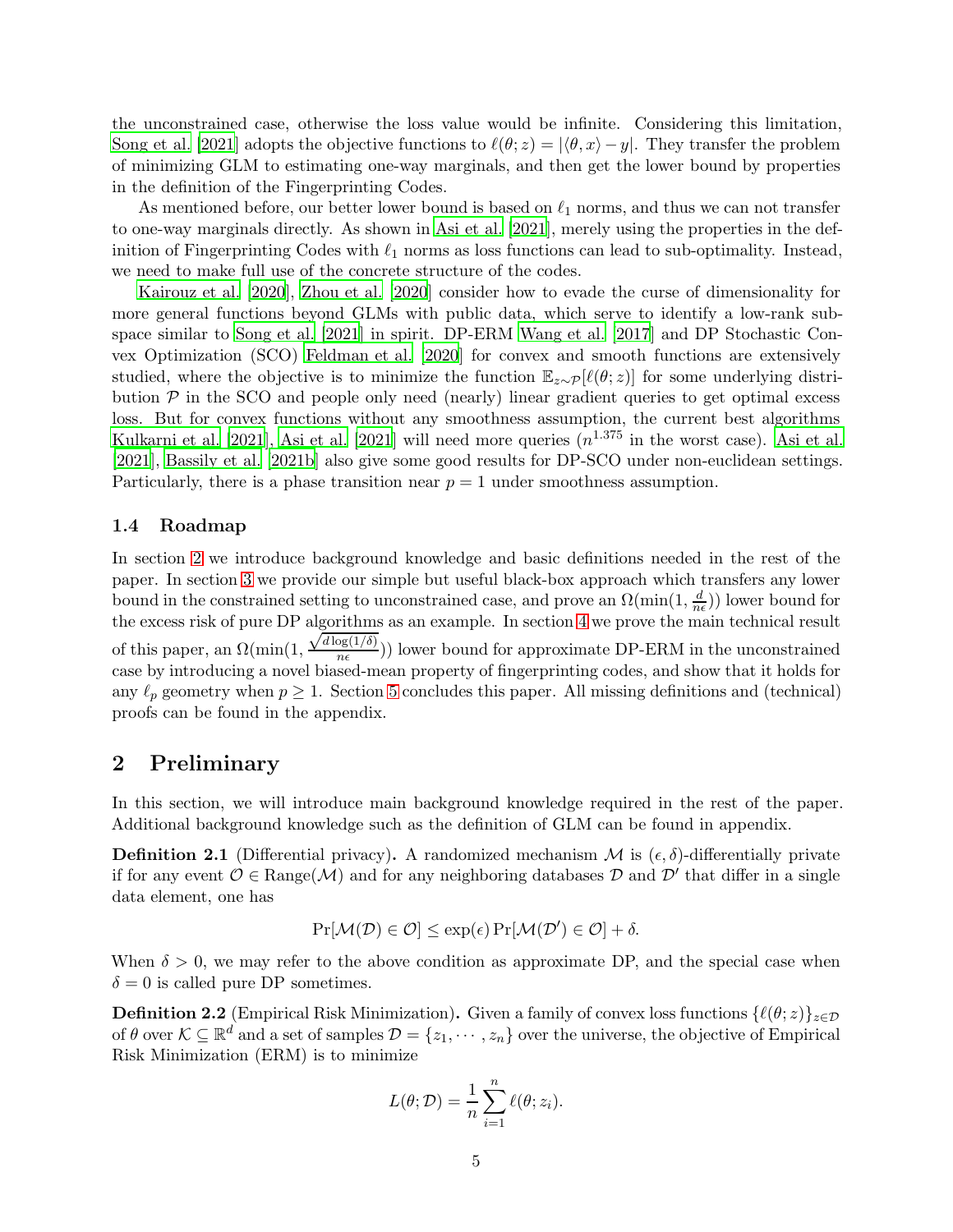The excess empirical loss with respect to a solution  $\theta$  is defined by

$$
L(\theta; \mathcal{D}) - L(\theta^*; \mathcal{D})
$$

where  $\theta^* \in \arg\min_{\theta \in \mathcal{K}} L(\theta; \mathcal{D})$ , measuring the performance of the solution  $\theta$  compared with the best solution in  $K$ .

**Definition 2.3** (G-Lipschitz Continuity). A function  $f : \mathcal{K} \to \mathbb{R}$  is G-Lipschitz continuous with respect to  $\ell_p$  norm if the following holds for all  $\theta, \theta' \in \mathcal{K}$ :

$$
|f(\theta) - f(\theta')| \le G \|\theta - \theta'\|_p \tag{1}
$$

The Chernoff Bound will serve to prove the fingerprinting code constructed in [Bun et al. \[2018](#page-12-10)] satisfies our modified definition of fingerprinting code as well.

**Proposition 2.4** (The Chernoff Bound). Let  $X = \sum_{i=1}^{n} X_i$  where  $X_i = 1$  with probability  $p_i$  and  $X_i = 0$  with probability  $1 - p_i$ . Assume all  $X_i$  are independent random variables. Let  $u = \sum_{i=1}^n p_i$ . Then

$$
\mathbb{P}(|X - u| \ge \delta u) \le 2\exp(-u\delta^2/2). \tag{2}
$$

### <span id="page-5-0"></span>3 Reduction approach

In this section, we start with the general black-box reduction theorem for the approximate-DP setting, and then give an example for the pure-DP case.

To begin with, we introduce the following lemma from [Cobzas and Mustata \[1978](#page-12-11)] which gives a Lipschitz extension of any convex Lipschitz function over some convex set to the whole domain  $\mathbb{R}^d$ , which will be of use in our proof.

<span id="page-5-2"></span>**Lemma 3.1** (Theorem 1 in [Cobzas and Mustata \[1978\]](#page-12-11)). Let f by a convex function which is  $\eta$ -Lipschitz w.r.t.  $\ell_2$  and defined on a convex bounded set  $\mathcal{K} \subset \mathbb{R}^d$ . Define an auxiliary function  $g_y(x)$ as:

$$
g_y(x) := f(y) + \eta \|x - y\|_2, y \in \mathcal{K}, x \in \mathbb{R}^d.
$$
 (3)

Then consider the function  $\tilde{f} : \mathbb{R}^d \to \mathbb{R}$  defined as  $\tilde{f}(x) := \min_{y \in \mathcal{K}} g_y(x)$ . We know  $\tilde{f}$  is  $\eta$ -Lipschitz w.r.t.  $\ell_2$  on  $\mathbb{R}^d$ , and  $\tilde{f}(x) = f(x)$  for any  $x \in \mathcal{K}$ .

In short, to prove lower bounds for the unconstrained case, one can extend the loss function in the constrained domain to  $\mathbb{R}^d$  with an important observation on such convex extension: the loss  $L(\theta; D)$  at a point  $\theta$  does not increase after projecting  $\theta$  to the convex domain K. This property is derived by the Pythagorean Theorem (Lemma [3.2\)](#page-5-1) for convex set combining with the special structure of the extension.

<span id="page-5-1"></span>**Lemma 3.2** (Pythagorean Theorem for convex set). Let  $K \subset \mathbb{R}^d$  be a convex set,  $y \in \mathbb{R}^d$  and  $x = \Pi_{\mathcal{K}}(y)$ , then for nay  $z \in \mathcal{K}$  we have:

$$
||x - z||_2 \le ||y - z||_2 \tag{4}
$$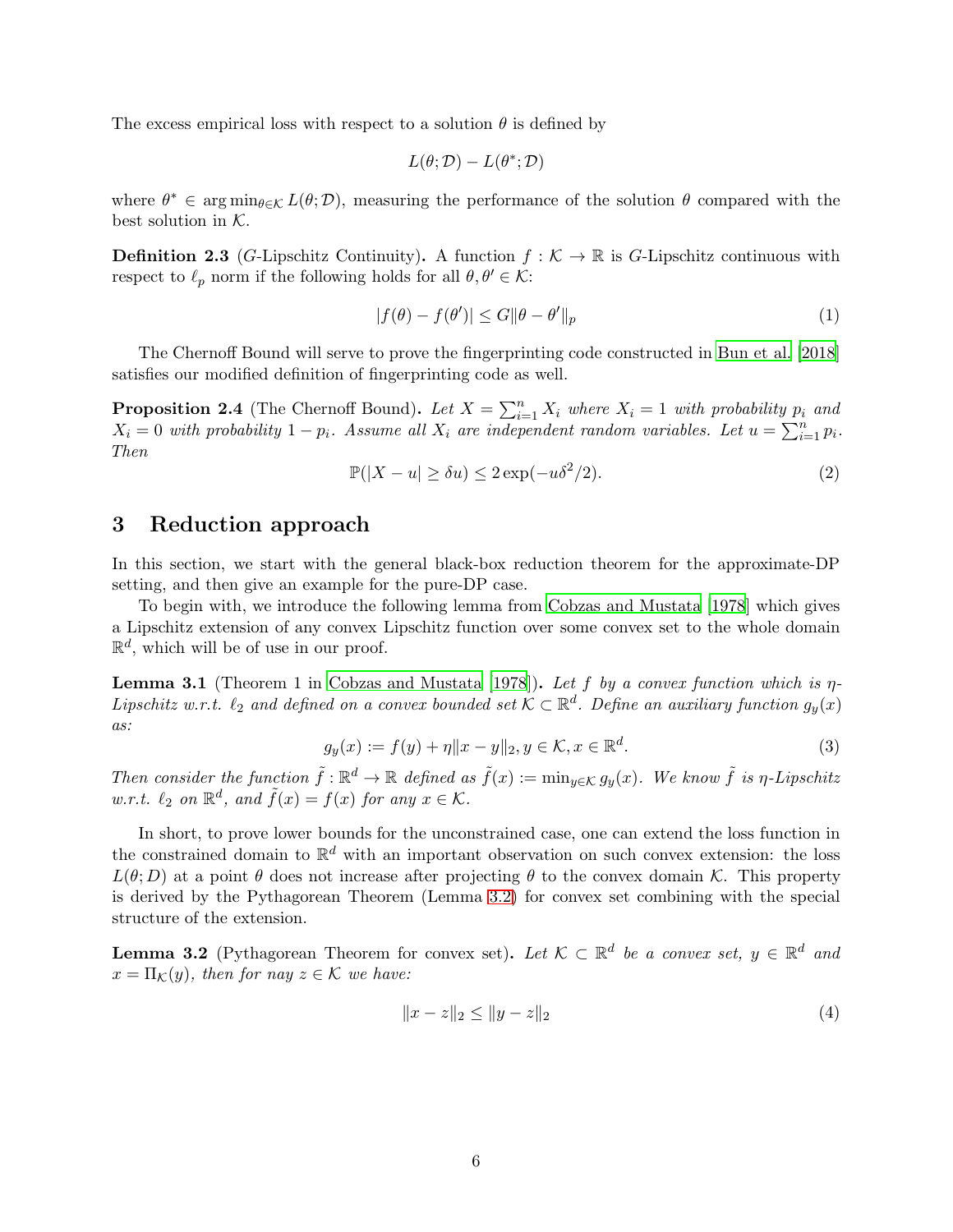### 3.1 Reduction for Approximate-DP

In this subsection we show how to do black-box reduction for the unconstrained setting. Generally, in the unconstrained case, people usually assume a prior knowledge on  $C := ||\theta_0 - \theta^*||_2$ , where  $\theta_0$ is the initial solution and  $\theta^*$  is the optimal solution to  $L(\cdot; \mathcal{D})$  over  $\mathbb{R}^d$ . To proceed, we need to assume a constrained black-box first which we are going to make reduction from. The proposition below can be any lower bound for the constrained case, for example in [Bassily et al. \[2014](#page-12-2)] the loss function is simply linear and the bound on RHS is  $\Omega(\min\{n, \frac{\sqrt{d}}{\epsilon}\})$  $\left\{\frac{d}{\epsilon}\right\}$ ).

<span id="page-6-0"></span>**Proposition 3.3.** Let n, d be large enough,  $0 \le \delta \le 1$  and  $\epsilon > 0$ . For any  $(\epsilon, \delta)$ -differentially private algorithm, there exist a convex set  $\mathcal{K} \subset \mathbb{R}^d$  of diameter C, a family of G-Lipschitz convex functions  $\ell(\theta; z)$  defined on K, a dataset D of size n, and a function f, such that with probability at least  $1/2$  (over the random coins of the algorithm)

$$
L(\theta^{priv}; \mathcal{D}) - \min_{\theta} L(\theta; \mathcal{D}) = \Omega(f(d, n, \epsilon, \delta, G, C)),
$$

where  $L(\theta; \mathcal{D}) := \frac{1}{n} \sum_{i=1}^n \ell(\theta; z_i)$  and  $\theta^{priv} \in \mathcal{K}$  is the output of the algorithm.

We use the extension mentioned above, to define our loss function in the unconstrained case:

$$
\tilde{\ell}(\theta; z) = \min_{y \in \mathcal{K}} \ell(y; z) + G \|\theta - y\|_2 \tag{5}
$$

which is convex, G-Lipschitz and equal to  $\ell(\theta; z)$  when  $\theta \in \mathcal{K}$  by Lemma [3.1.](#page-5-2) Our intuition is simple: if  $\theta^{priv}$  lies in K, then we are done by using Proposition [3.3.](#page-6-0) If not, then the projection of  $\theta^{priv}$  to K should lead to a smaller loss, however it's impossible for the projected point to have very small loss due to Proposition [3.3,](#page-6-0) let alone  $\theta^{priv}$  itself. We have the following theorem that achieves the general reduction approach in the unconstrained setting:

<span id="page-6-3"></span>**Theorem 3.4.** Suppose Proposition [3.3](#page-6-0) holds. For any  $(\epsilon, \delta)$ -differentially private algorithm and any initial point  $\theta_0 \in \mathbb{R}^d$ , there exist a family of G-Lipschitz convex functions  $\tilde{\ell}(\theta; z) : \mathbb{R}^d \to \mathbb{R}$ , a dataset  $D$  of size n and the same function f in Proposition [3.3,](#page-6-0) such that with probability at least  $1/2$  (over the random coins of the algorithm)

$$
\tilde{L}(\theta^{\text{priv}}; \mathcal{D}) - \tilde{L}(\theta^*; \mathcal{D}) = \Omega(f(d, n, \epsilon, \delta, G, C)),\tag{6}
$$

where  $\tilde{L}(\theta; \mathcal{D}) := \frac{1}{n} \sum_{z_i \in \mathcal{D}} \tilde{\ell}(\theta; z_i)$  is the ERM objective function,  $\theta^* = \arg \min_{\theta \in \mathbb{R}^d} L(\theta; \mathcal{D}), C \geq$  $\|\theta_0 - \theta^*\|_2$  and  $\theta^{priv}$  is the output of the algorithm.

*Proof.* Without loss of generality, let  $\mathcal{K} = \{\theta : \|\theta - \theta_0\|_2 \le C\}$  be the  $\ell_2$  ball around  $\theta_0$ , let  $\ell(\theta; z)$ be the convex functions used in Proposition [3.3,](#page-6-0) and as mentioned we can find our loss functions  $\tilde{\ell}(\theta; z) = \min_{y \in \mathcal{K}} \ell(y; z) + G \|\theta - y\|_2$ . Then as  $\theta^* \in \mathcal{K}$ , we know that

<span id="page-6-2"></span><span id="page-6-1"></span>
$$
\tilde{L}(\theta^*; \mathcal{D}) = \min_{\theta \in \mathcal{K}} L(\theta; D). \tag{7}
$$

Denote  $\tilde{\theta}^{priv} = \Pi_{\mathcal{K}}(\theta^{priv})$  to be the projected point of  $\theta^{priv}$  to  $\mathcal{K}$ . Because post-processing keeps privacy, outputting  $\tilde{\theta}^{priv}$  is also  $(\epsilon, \delta)$ -differentially private. By Proposition [3.3,](#page-6-0) we have

$$
L(\tilde{\theta}^{priv}; \mathcal{D}) - \min_{\theta} L(\theta; \mathcal{D}) = \Omega(f(d, n, \epsilon, \delta, G, C)).
$$
\n(8)

If  $\tilde{\theta}^{priv} = \theta^{priv}$ , which means  $\theta^{priv} \in \mathcal{K}$ , then because  $\tilde{\ell}(\theta; z)$  is equal to  $\ell(\theta; z)$  for any  $\theta \in \mathcal{K}$  and z, one has  $\tilde{L}(\theta^{priv}; \mathcal{D}) = \tilde{L}(\tilde{\theta}^{priv}; \mathcal{D}) = L(\tilde{\theta}^{priv}; \mathcal{D}).$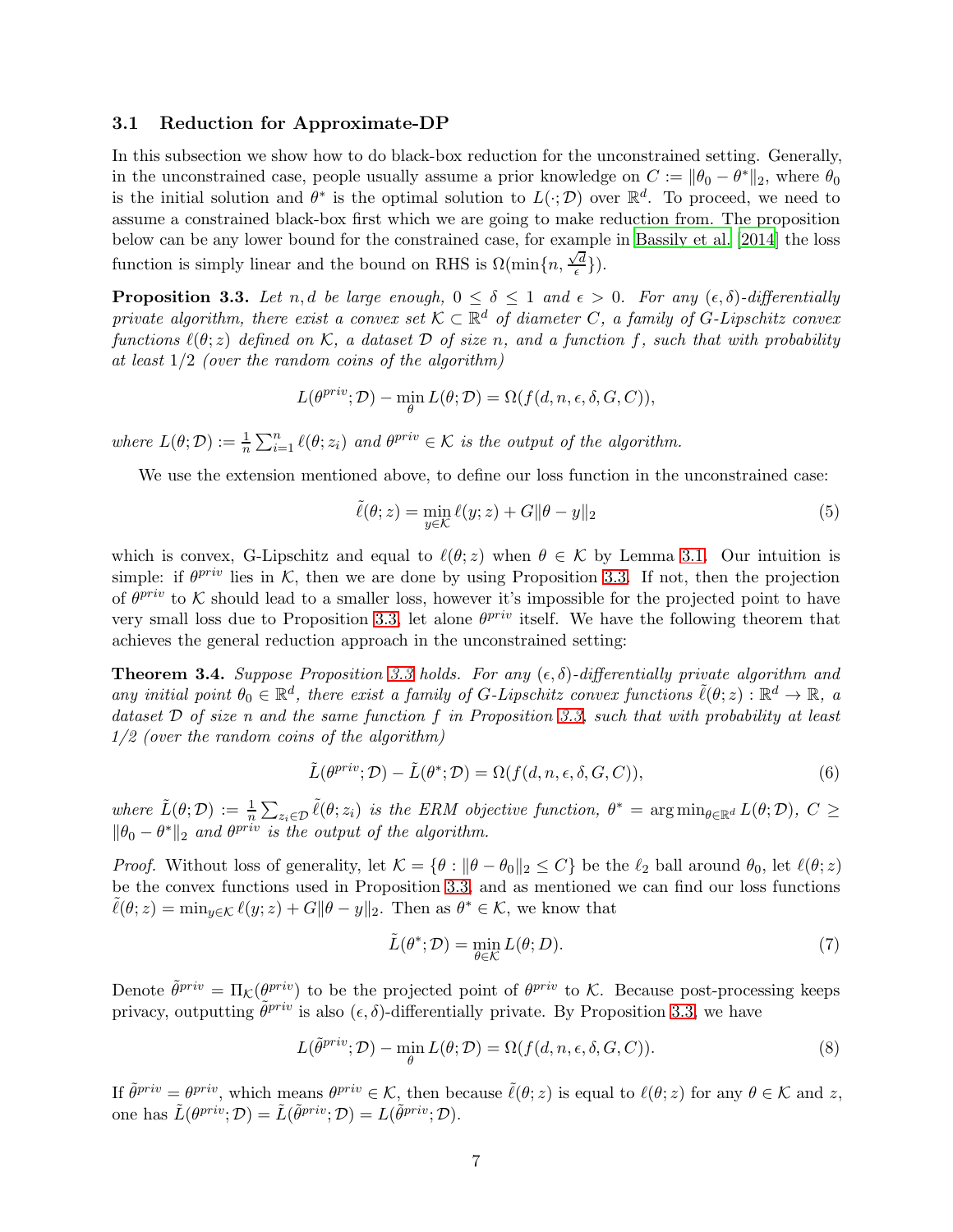If  $\tilde{\theta}^{priv} \neq \theta^{priv}$  which means  $\theta \notin \mathcal{K}$ , then since  $\ell(\cdot; z)$  is G-Lipschitz, for any z, we have that (denoting  $y^* = \arg \min_{y \in \mathcal{K}} \ell(y; z) + G \|\theta^{priv} - y\|_2$ ):

$$
\tilde{\ell}(\theta^{priv}; z) = \min_{y \in \mathcal{K}} \ell(y; z) + G \|\theta^{priv} - y\|_2
$$

$$
= \ell(y^*; z) + G \|\theta^{priv} - y^*\|_2
$$

$$
\geq \ell(y^*; z) + G \|\tilde{\theta}^{priv} - y^*\|_2
$$

$$
\geq \min_{y \in \mathcal{K}} \ell(y; z) + G \|\tilde{\theta}^{priv} - y\|_2
$$

$$
= \tilde{\ell}(\tilde{\theta}^{priv}; z),
$$

where the third line is by the the Pythagorean Theorem for convex set, see Lemma [3.2.](#page-5-1) We have  $\tilde{L}(\theta^{priv}; \mathcal{D}) \ge \tilde{L}(\tilde{\theta}^{priv}; \mathcal{D}) = L(\tilde{\theta}^{priv}; \mathcal{D}).$  In a word, we have

$$
\tilde{L}(\theta^{priv}; \mathcal{D}) \ge \tilde{L}(\tilde{\theta}^{priv}; \mathcal{D}) = L(\tilde{\theta}^{priv}; \mathcal{D}).
$$
\n(9)

Combining Equation [\(7\)](#page-6-1), [\(8\)](#page-6-2) and [\(9\)](#page-7-0) together, we know that

$$
\tilde{L}(\theta^{priv}; \mathcal{D}) - \tilde{L}(\theta^*; \mathcal{D})
$$
\n
$$
= \tilde{L}(\theta^{priv}; \mathcal{D}) - \min_{\theta} L(\theta; \mathcal{D})
$$
\n
$$
\geq L(\tilde{\theta}^{priv}; \mathcal{D}) - \min_{\theta} L(\theta; \mathcal{D})
$$
\n
$$
\geq \Omega(f(d, n, \epsilon, \delta, G, C)).
$$

<span id="page-7-2"></span><span id="page-7-0"></span> $\Box$ 

### 3.2 Example for Pure-DP

In this subsection, we give a concrete example of the reduction method in the pure-DP setting. In the construction of lower bounds for constrained DP-ERM in the seminar paper [Bassily et al.](#page-12-2) [\[2014\]](#page-12-2), they chose linear function  $\ell(\theta; z) = \langle \theta, z \rangle$  as the objective function, which isn't applicable in the unconstrained setting because it could decrease to negative infinity. Instead, we extend the linear loss in unit  $\ell_2$  ball to the whole  $\mathbb{R}^d$  while preserving its Lipschitzness and convexity. We use such extension to define our loss function in the unconstrained case. Namely, we define

$$
\ell(\theta; z) = \min_{\|y\|_2 \le 1} -\langle y, z \rangle + \|\theta - y\|_2 \tag{10}
$$

for all  $\theta, z$  in the unit  $\ell_2$  ball, which is convex, 1-Lipschitz and equal to  $-\langle \theta, z \rangle$  when  $\|\theta\|_2 \leq 1$ according to Lemma [3.1.](#page-5-2) Specifically, it's easy to verify that  $\ell(\theta;0) = \max\{0, \|\theta\|_2 - 1\}$ . When  $||z||_2 = 1$ , one has

$$
\ell(\theta; z) \ge \min_{\|y\|_2 \le 1} -\langle y, z \rangle \ge -1,\tag{11}
$$

where the equation holds if and only if  $\theta = z$ .

For any dataset  $\mathcal{D} = \{z_1, ..., z_n\}$ , we define  $L(\theta; \mathcal{D}) = \frac{1}{n} \sum_{i=1}^n \ell(\theta; z_i)$ . The structure of the proof is similar to that in [Bassily et al. \[2014\]](#page-12-2), while technical details are quite different as we need to handle a non-linear objective function.

<span id="page-7-1"></span>To prove the lower bound we need the following lemma from [Bassily et al. \[2014](#page-12-2)]. The proof is similar to that of Lemma 5.1 in [Bassily et al. \[2014](#page-12-2)], except that we change the construction by adding points  $\bf{0}$  (the all-zero d dimensional vector) as our dummy points. For completeness we include it here.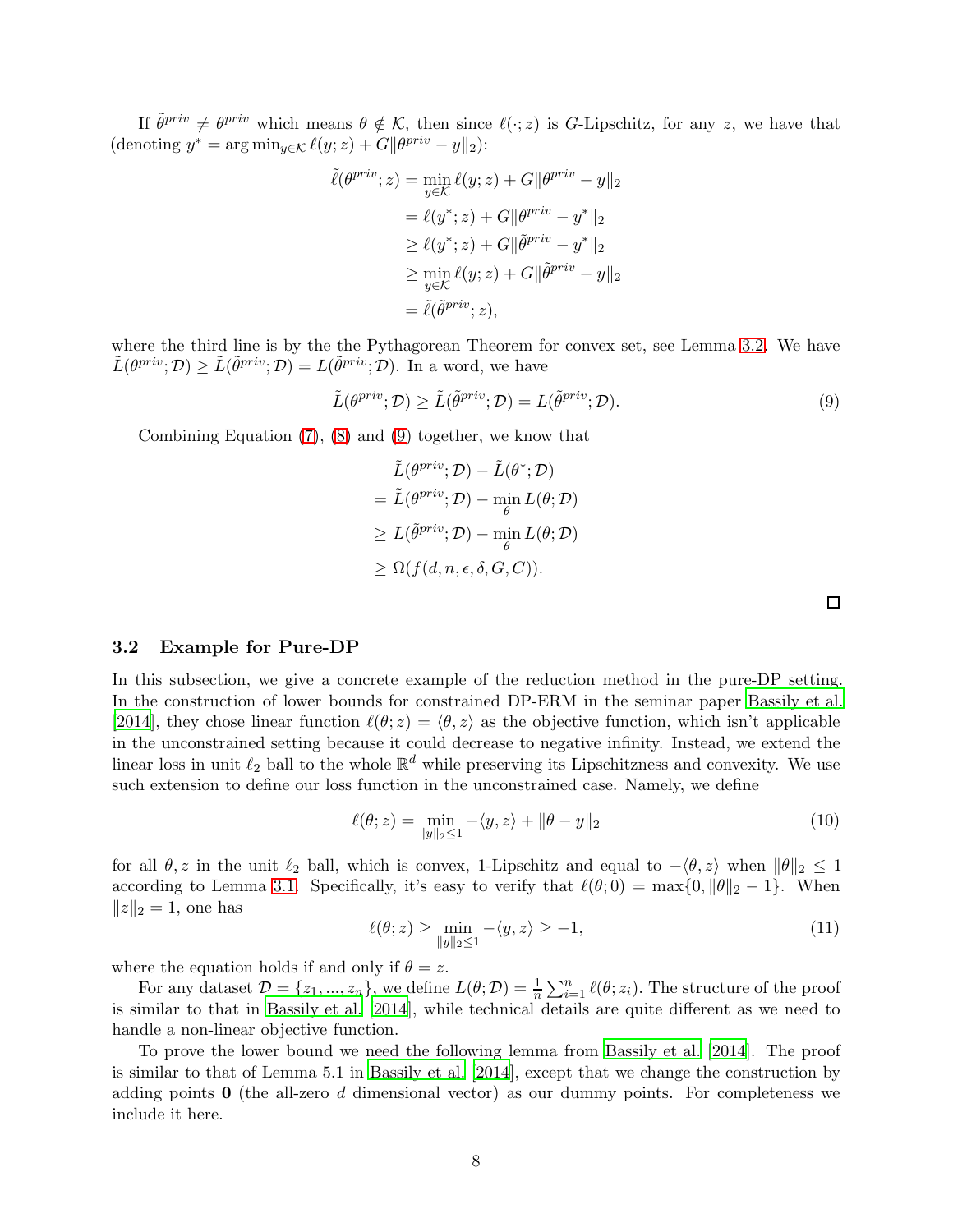**Lemma 3.5** (Lemma 5.1 in [Bassily et al. \[2014](#page-12-2)] with slight modifications). Let  $n, d \geq 2$  and  $\epsilon > 0$ . There is a number  $n^* = \Omega(\min(n, \frac{d}{\epsilon}))$  such that for any  $\epsilon$ -differentially private algorithm A, there is a dataset  $\mathcal{D} = \{z_1, ..., z_n\} \subset \{\frac{1}{\sqrt{n}}\}$  $\frac{1}{d}$ ,  $-\frac{1}{\sqrt{d}}$  $\frac{1}{d}$ <sup>d</sup>  $\cup$  {0} with  $\|\sum_{i=1}^n z_i\|_2 = n^*$  such that, with probability at least 1/2 (taken over the algorithm random coins), we have

$$
\|\mathcal{A}(\mathcal{D}) - q(\mathcal{D})\|_2 = \Omega(\min(1, \frac{d}{n\epsilon})),\tag{12}
$$

where  $q(\mathcal{D}) = \frac{1}{n} \sum_{i=1}^{n} z_i$ .

Lemma [3.5](#page-7-1) basicly says that it's impossible to estimate the average of  $z_1, ..., z_n$  with accuracy  $o(\min(1, \frac{d}{n})$  $\frac{a}{n\epsilon}$ )) with an  $\epsilon$ -DP algorithm. Below is the lower bound for the pure-DP case, where the proof idea is to argue that failing to estimate the average of  $z_1, \ldots, z_n$  will lead to a larger error of the loss. Recall the loss functions are defined in Equation [\(10\)](#page-7-2).

<span id="page-8-1"></span>**Theorem 3.6** (Lower bound for  $\epsilon$ -differentially private algorithms). Let  $n, d \geq 2$  and  $\epsilon > 0$ . For every  $\epsilon$ -differentially private algorithm with output  $\theta^{priv} \in \mathbb{R}^d$ , there is a dataset  $\mathcal{D} = \{z_1, ..., z_n\} \subset$  $\{\frac{1}{\sqrt{2}}\}$  $\frac{1}{d}$ ,  $-\frac{1}{\sqrt{2}}$  $\bar{d}_{\overline{d}}\}^d \cup \{\mathbf{0}\}$  such that, with probability at least  $1/2$  (over the algorithm random coins), we must have that

$$
L(\theta^{priv}; \mathcal{D}) - \min_{\theta} L(\theta; \mathcal{D}) = \Omega(\min(1, \frac{d}{n\epsilon})).
$$
\n(13)

# <span id="page-8-0"></span>4 Improved bounds

In this section, we consider the lower bound for approximate differential privacy, and we aim to improve previous results in two ways: to tighten the previous lower bound in the unconstrained case, and to extend this bound to any non-euclidean geometry. We make the assumption that  $2^{-O(n)}$  <  $\delta < o(1/n)$ . Such assumption on  $\delta$  is common in literature, for example in [Steinke and Ullman](#page-13-9) [\[2016\]](#page-13-9).

### 4.1 Fingerprinting codes

We start with the formal definition of fingerprinting codes:

**Definition 4.1** (Fingerprinting codes). We are given  $n, d \in \mathbb{N}, \xi \in (0, 1]$ . A pair of (random) algorithms (Gen, Trace) is called an  $(n, d)$ -fingerprinting code with security  $\xi \in (0, 1]$  if Gen outputs a code-book  $C \in \{0,1\}^{n \times d}$  and for any (possibly randomized) adversary  $\mathcal{A}_{FP}$  and any subset  $S \subseteq [n]$ , if we set  $c \leftarrow_R \mathcal{A}_{FP}(C_S)$ , then

- Pr[ $c \in F(C_S) \bigwedge \text{Trace}(C, c) = \perp \, ] \leq \xi$
- Pr [Trace  $(C, c) \in [n] \backslash S] \leq \xi$

where  $F(C_S) = \left\{c \in \{0,1\}^d \mid \forall j \in [d], \exists i \in S, c_j = c_{ij}\right\}$ , and the probability is taken over the coins of Gen, Trace and  $\mathcal{A}_{FP}$ .

There is a very good motivation behind the fingerprinting codes. For example, a software distributor adds a fingerprint to each copy of her software to protect the IP. A coalition of malicious users can compare their copies and find the digits that differ which belong to the fingerprint. For other locations they can't decide and won't change them, which is called the marking condition. This is the reason that we requires  $c \in F(C_S)$ .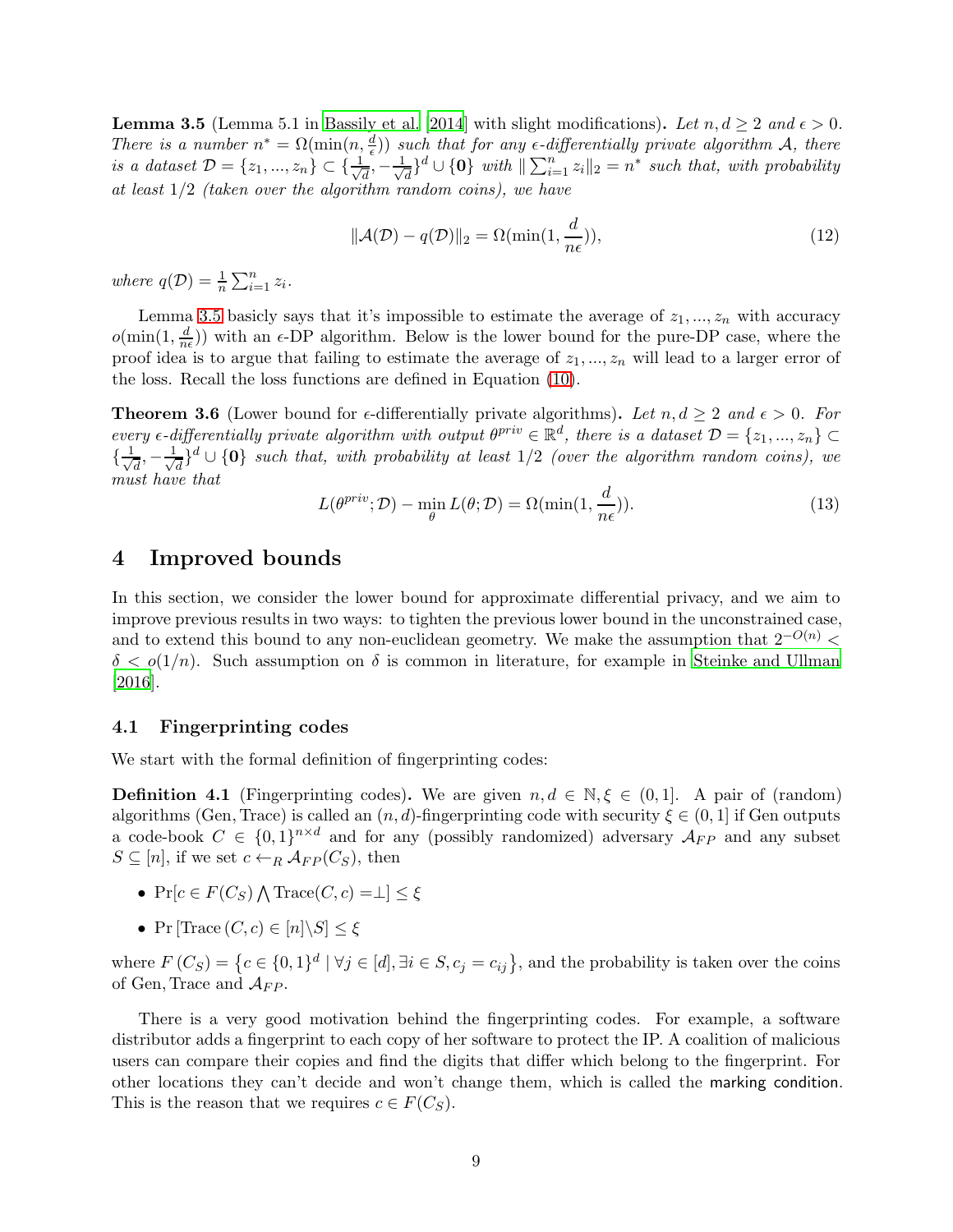The two properties of fingerprinting codes demonstrate that one can identify at least one malicious user among all with high probability. [Bun et al. \[2018](#page-12-10)] extends the definition that the codes are error robust, and can tolerate a small fraction of errors in the marking condition. We further modify this definition, requiring the codes to have biased means, see below.

#### 4.2 Biased mean property

We briefly describe the proof based on group privacy technique and the motivation on biased mean property. The hard instances are based on constructions of some data-set  $\mathcal{D}^k$  of size  $n_k := |n/k|$ according to fingerprinting codes. In group privacy we will copy  $\mathcal{D}^k$  by k times, and append  $n-kn_k$ data points to get a final data-set  $\mathcal D$  of size n. Fix any  $(\epsilon, \delta)$ -differentially private algorithm  $\mathcal A$  for D. If we remove one element  $i^*$  from  $\mathcal{D}^k$  and get  $\mathcal{D}_{-i^*}^k$ , copy  $\mathcal{D}_{-i^*}^k$  by k times and append some data points, we can get a new data-set  $\mathcal{D}_{-i^*}$  which has size of n as well. As  $\mathcal{D}_{-i^*}$  and D can have at most k elements different, running A on D and  $\mathcal{D}_{-i^*}$  respectively is  $(k\epsilon, \delta')$ -indistinguishable by the group privacy (See Proposition [A.2\)](#page-15-1).

With an appropriate choice of k, if the DP algorithm  $A$  can lead to a small error on DP-ERM, it can serve as an adversary which contradicts the properties of the fingerprinting codes. Intuitively, the DP guarantee of A means it is hard to trace the removed element  $i^*$  with A as the adversary, but fingerprinting codes suggest the removed element is traceable as long as  $\mathcal{D}^k$  and A satisfy some required properties, and these properties can ensure that  $A$  leads to small excess empirical loss with respect to  $L(\theta; \mathcal{D}^k)$ , which is contradiction.

Basically, the need of the biased mean property comes from appending the  $n - kn_k$  points and the  $\ell_1$  loss functions. As nearly all of previous lower bounds in DP convex optimization are based on the results from one-way marginals (the mean of the numbers in each of the  $d$  columns), we try to demonstrate the proof in the language of one-way marginals. For linear functions, large one-way marginal errors lead to large excess empirical loss directly, which means the lower bound of private one-way marginals can apply to DP-ERM. But it is obvious that without additional assumption, large one-way marginal errors can not mean large excess empirical loss of the  $\ell_1$  loss functions anymore.

Consider a toy case when  $d = 1$  and  $\mathcal{D}^k = \{z_i\}_{i=1}^{\lfloor n/k \rfloor}$  where  $z_i \in \{0, 1\}$ . Denote the mean of these  $\lfloor n/k \rfloor$  data points by  $\overline{\mathcal{D}^k} := \frac{1}{\lfloor n/k \rfloor} \sum_{i=1}^n z_i$ . Similarly, copy  $\mathcal{D}^k$  by k times and append append points  $1/2$  to get a set  $\mathcal D$  of size n. Let  $\overline{\mathcal D} := \frac{1}{n} \sum_{i=1}^n z_i$  be the mean value of  $\mathcal D$ . Then  $\overline{\mathcal D} = 1/2$  and the excess empirical loss (of the n  $\ell_1$  loss functions) can be 0, as  $L(\theta; \mathcal{D}) := \frac{1}{n} \sum_{i=1}^n ||\theta - z_i||_1 = \frac{k \lfloor n/k \rfloor}{n}$ is a constant function over  $\theta \in [0, 1]$ . But the one-way marginals can be as large as  $1/2$  in the worst case.

If we want to build a bridge between one-way marginals, that's large one-way marginals can lead to large loss, the toy example suggests we may need the mean  $\overline{\mathcal{D}^k}$  to be biased. More specifically, we need  $|\overline{\mathcal{D}^k} - 1/2|$  to be large enough (depending on k), with which we can append  $n - kn_k$  dummy points safely. For general d, as we take the means  $\overline{\mathcal{D}} := \frac{1}{n} \sum_{i=1}^{n} z_i \in [0,1]^n$  in each of the d columns, we need the biased mean property holds on at least a constant fraction of coordinates. This novel property sets more stringent conditions. Fortunately, we observe that the previous construction of fingerprinting codes in [Bun et al. \[2018](#page-12-10)] satisfies it.

<span id="page-9-0"></span>We formally introduce the 'biased mean' property based on the definition of fingerprinting code.

**Definition 4.2** (Biased Mean Fingerprinting Codes). Given  $n, d \in \mathbb{N}$ , real numbers  $\xi, \beta, \alpha_1, \alpha_2, \alpha_3 \in$  $(0, 1]$ . We say a pair of (random) algorithms (Gen, Trace) is an  $(n, d)$ -fingerprinting code with security  $\xi$  and  $(\alpha_1, \alpha_2, \alpha_3)$ -biased mean, robust to a  $\beta$  fraction of errors if Gen outputs a code-book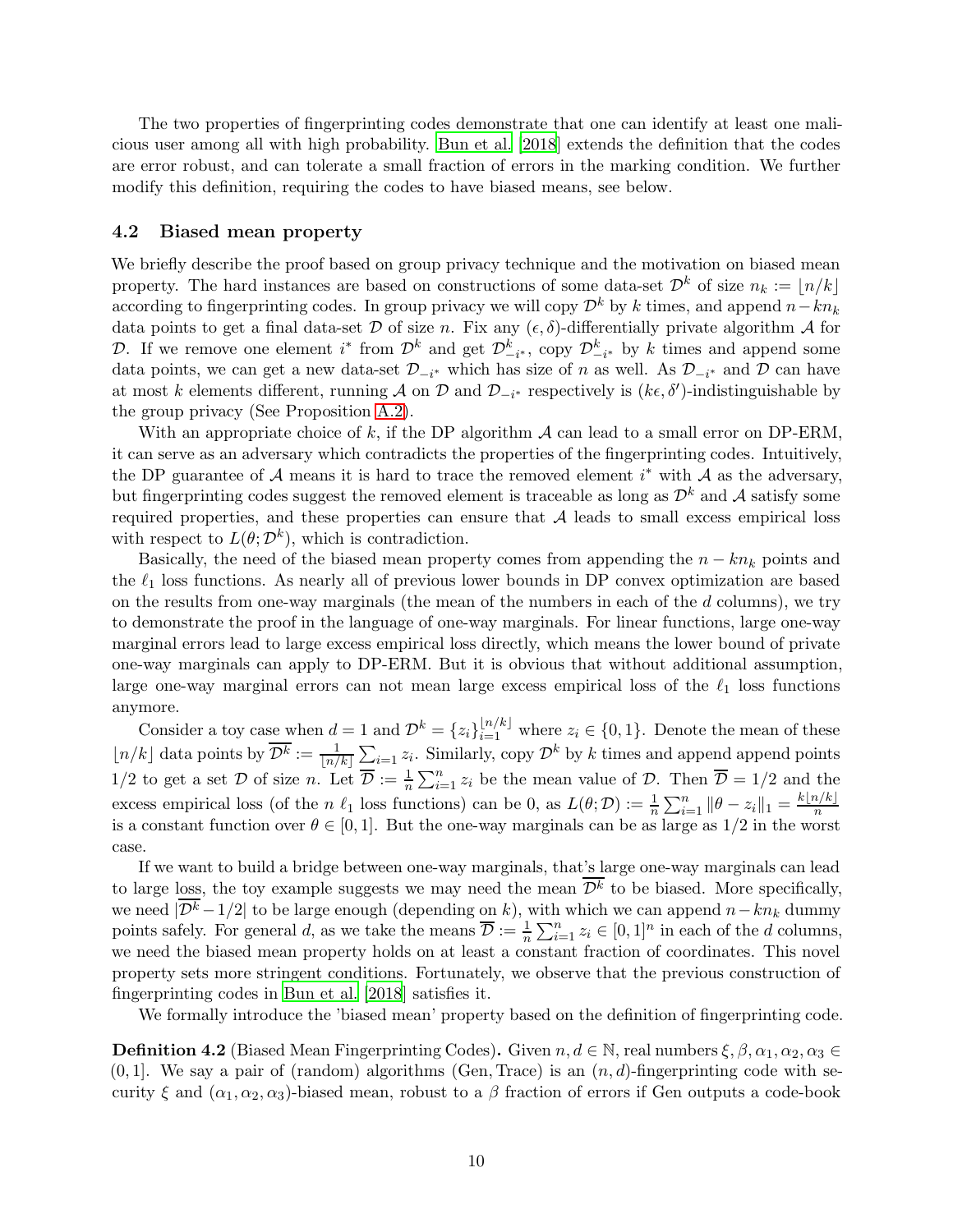$C \in \{0,1\}^{n \times d}$  and for any (possibly randomized) adversary  $\mathcal{A}_{FP}$  and any coalition  $S \subseteq [n]$ , if we set  $c \leftarrow_R \mathcal{A}_{FP}(C_S)$  as the (random) output, then

- Pr[ $c \in F_\beta(C_S) \bigwedge \text{Trace}(C, c) = \perp \, ] \leq \xi$
- Pr  $[Trace(C, c) \in [n] \backslash S] < \xi$
- $Pr[G_{\alpha_1}(C) \geq (1 \alpha_2)] \leq \alpha_3$

where  $F_{\beta}(C_S) = \{c \in \{0,1\}^d \mid Pr_{j \leftarrow R}[d]}[\exists i \in S, c_j = c_{ij}] \ge 1 - \beta\}, G_{\alpha}(C_S) = |\{j : |\sum_{i \in S} c_{ij}/|S| - \beta\}|$  $1/2| \leq \alpha$ } is the number of slightly biased columns in  $C_S$  and the probability is taken over the coins of Gen, Trace and  $\mathcal{A}_{FP}$ .

### 4.3 Our Result

We use the fingerprinting code in [Bun et al. \[2018](#page-12-10)] for the construction of our lower bound, see Algorithm 1 in the appendix. We utilize an  $\ell_1$  loss and use the fingerprinting code in [Bun et al.](#page-12-10) [\[2018\]](#page-12-10) as our 'hard case'. To proceed, we first introduce a few lemmas which would be of use later. Similar to [Bun et al. \[2018](#page-12-10)], we have the following standard lemma which allows us to reduce any  $\epsilon$  < 1 to  $\epsilon$  = 1 case without loss of generality, using the well-known 'secrecy of the sample' lemma from [Kasiviswanathan et al. \[2011\]](#page-13-13).

<span id="page-10-0"></span>**Lemma 4.3.** For  $0 < \epsilon < 1$ , a condition Q has sample complexity  $n^*$  for algorithms with  $(1, o(1/n))$ differential privacy  $(n^*$  is the smallest sample size that there exists an  $(1, o(1/n))$ -differentially private algorithm A which satisfies Q), if and only if it also has sample complexity  $\Theta(n^*/\epsilon)$  for algorithms with  $(\epsilon, o(1/n))$ -differential privacy.

Notice that Lemma [4.3](#page-10-0) discusses the sample complexity of the algorithm, therefore is independent of the  $(\alpha_1, \alpha_2, \alpha_3)$ -biased mean appeared in the above definition which only concerns the construction of the fingerprinting code. The following lemma verifies that the fingerprinting code Algorithm 1 indeed has biased mean as in definition [4.2.](#page-9-0) The proof is straightforward by using the Chernoff bound multiple times.

<span id="page-10-1"></span>**Lemma 4.4.** Algorithm 1 (the fingerprinting code) has  $(1/100, 999/1000, \exp(-\Omega(d))$ -biased mean.

Directly combining Lemma [4.4](#page-10-1) and Theorem 3.4 from [Bun et al. \[2018](#page-12-10)], we have the following lemma, which states that for the fingerprinting code Algorithm 1 which we will use in proving our main theorem to satisfy the error robust biased mean property in definition [4.2,](#page-9-0) one needs roughly  $\tilde{\Omega}(\sqrt{d})$  samples.

<span id="page-10-2"></span>**Lemma 4.5.** For every  $d \in \mathbb{N}$  and  $\xi \in (0,1]$ , there exists an  $(n,d)$ -fingerprinting code (Algorithm 1) with security  $\xi$  and  $(1/100, 999/1000, \exp(-\Omega(d))$ -biased mean, robust to a 1/75 fraction of error for

$$
n = n(d, \xi) = \Omega(\sqrt{d/\log(1/\xi)}).
$$

With Lemma [4.5](#page-10-2) in hand establishing the biased mean property of the fingerprinting code, we are ready to prove the main result of this section by using Lemma [4.5](#page-10-2) to reach a contradiction. Consider the following  $\ell_1$  norm loss function. Define

$$
\ell(\theta; z) = \|\theta - z\|_1, \theta, z \in \mathbb{R}^d \tag{14}
$$

<span id="page-10-3"></span>For any data-set  $\mathcal{D} = \{z_1, ..., z_n\}$ , we define  $L(\theta; \mathcal{D}) = \frac{1}{n} \sum_{i=1}^n \ell(\theta; z_i)$ . The following theorem is the main result of this section, which makes use of the biased mean property and the group privacy technique as in [Steinke and Ullman \[2016\]](#page-13-9) to reach a tighter bound for the unconstrained case.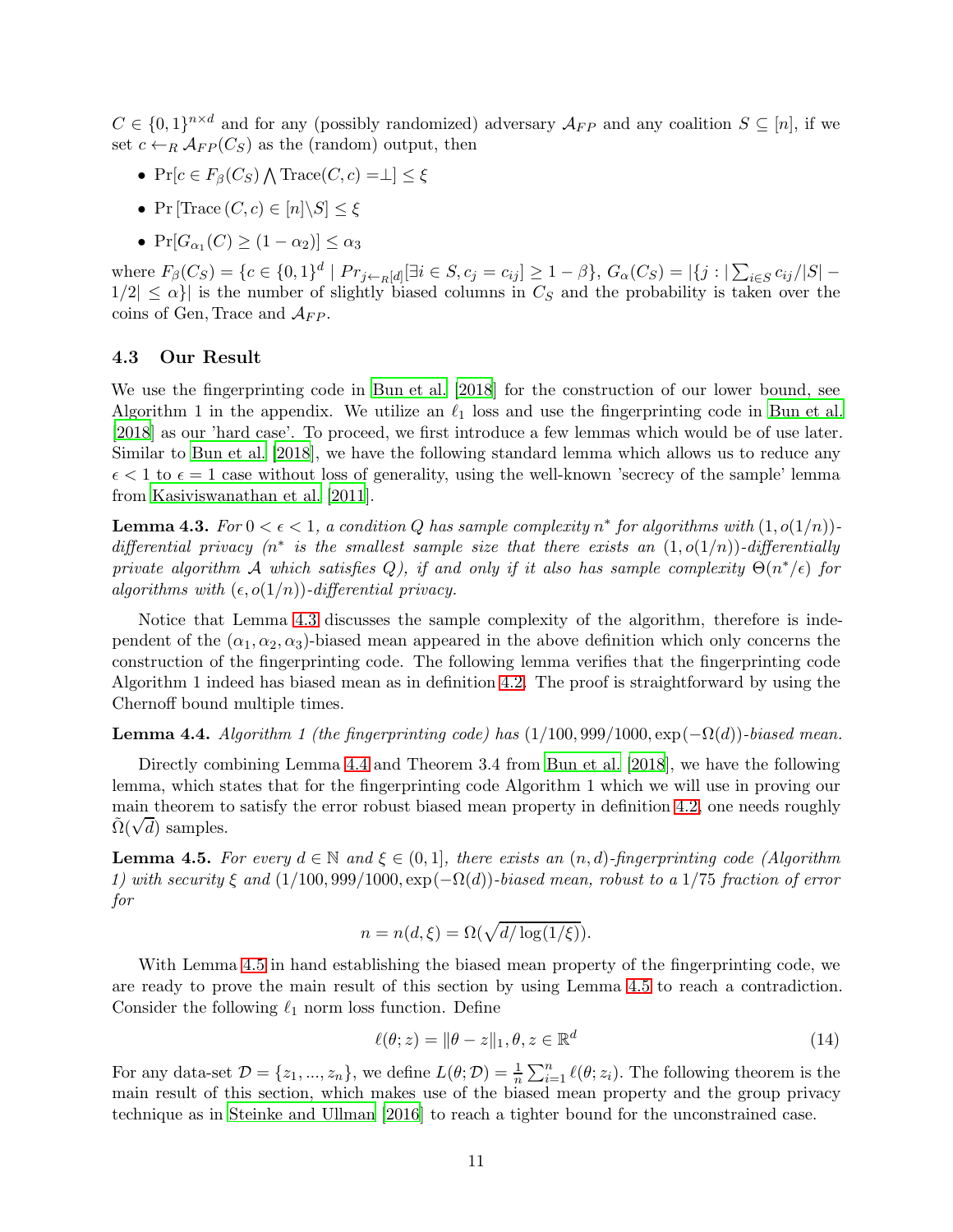**Theorem 4.6** (Lower bound for  $(\epsilon, \delta)$ -differentially private algorithms). Let n, d be large enough and  $1 \geq \epsilon > 0, 2^{-O(n)} < \delta < o(1/n)$ . For every  $(\epsilon, \delta)$ -differentially private algorithm with output  $\theta^{priv} \in \mathbb{R}^d$ , there is a data-set  $\mathcal{D} = \{z_1, ..., z_n\} \subset \{0, 1\}^d \cup \{\frac{1}{2}\}^d$  such that

$$
\mathbb{E}[L(\theta^{priv}; \mathcal{D}) - L(\theta^*; \mathcal{D})] = \Omega(\min(1, \frac{\sqrt{d \log(1/\delta)}}{n\epsilon}) \mathcal{G}\mathcal{C})
$$
\n(15)

where  $\ell$  is G-Lipschitz w.r.t.  $\ell_2$  geometry,  $\theta^*$  is a minimizer of  $L(\theta;\mathcal{D})$ , and C is the diameter of the set  $\{\arg\min_{\theta} L(\theta; \mathcal{D}) | \mathcal{D} \subset \{0,1\}^{n \times d} \cup \{\frac{1}{2}\}^d\}$  which contains all possible true minimizers and differs from its usual definition in the constrained setting.

Due to the space limit, we leave the proof of the Theorem [4.6](#page-10-3) and other lemmas in the appendix. The dependence on the diameter  $C$  makes sense as one can minimize a substitute loss function  $\ell(x) = \ell(ax)$  where  $a \in (0,1)$  is a constant instead, which decreases Lipschitz constant G but increases the diameter C. Note also that  $C > 0$  whenever all possible  $D$  don't share the same minimizer of  $L$ , which is often the case. This bound improves a log factor over [Bassily et al. \[2014\]](#page-12-2) by combining the the group privacy technique in [Steinke and Ullman \[2016](#page-13-9)] and our modified definition of fingerprinting code.

We leave several remarks discussing slight generalizations of Theorem [4.6.](#page-10-3)

Remark 4.7. Our lower bound can be directly extended to the constrained setting, by setting the constrained domain to be  $[0, 1]^{n \times d}$  which contains the convex hull of all possible minimizers  $\{\arg\min_{\theta} L(\theta; \mathcal{D}) | \mathcal{D} \subset \{0, 1\}^{n \times d} \cup \{\frac{1}{2}\}^{n \times d}\}.$ 

### 4.4 Extension to  $\ell_p$  Geometry

We illustrate the power of our construction in [3.6,](#page-8-1) by showing that a same bound holds for any  $\ell_p$  geometry where  $p \geq 1$  in the constrained setting, and the bound is tight for all  $1 < p \leq 2$ , improving/generalizing existing results in [Asi et al. \[2021](#page-12-4)], [Bassily et al. \[2021b](#page-12-5)]. Our construction is advantageous in that it uses  $\ell_1$  loss and  $\ell_{\infty}$ -ball like domain in the constrained setting, both are the strongest in its own direction when relaxing to  $\ell_p$  geometry. Simply using the Holder inequality yields that the product of the Lipschitz constant  $G$  and the diameter of the domain  $C$  is equal to d when p varies in [1,  $\infty$ ).

<span id="page-11-0"></span>**Theorem 4.8.** Let n, d be large enough and  $1 \ge \epsilon > 0, 2^{-O(n)} < \delta < o(1/n)$  and  $p \ge 1$ . For every  $(\epsilon, \delta)$ -differentially private algorithm with output  $\theta^{priv} \in \mathcal{K}$ , there is a data-set  $\mathcal{D} = \{z_1, ..., z_n\} \subset$  $\{0,1\}^d \cup \{\frac{1}{2}\}^d$  such that

$$
\mathbb{E}[L(\theta^{priv}; \mathcal{D}) - L(\theta^*; \mathcal{D})] = \Omega(\min(1, \frac{\sqrt{d \log(1/\delta)}}{n\epsilon}) GC),\tag{16}
$$

where  $\theta^*$  is a minimizer of  $L(\theta; \mathcal{D})$ ,  $\ell$  is G-Lipschitz, and C is the diameter of the domain K. Both G and C are defined w.r.t.  $\ell_p$  geometry.

For the unconstrained case, we notice that the optimal  $\theta^*$  must lie in the  $\ell_{\infty}$ -ball  $\mathcal{K} = \{x \in$  $\mathbb{R}^d |0 \leq x_i \leq 1, \forall i \in [d]$  to be a  $\ell_{\infty}$ , by observing that projecting any point to K does not increase the  $\ell_1$  loss. Therefore the diameter  $C = d^{\frac{1}{p}}$  still.

In a word, our result presents lower bounds  $\Omega($  $\sqrt{d \log(1/\delta)}$  $\frac{\log(1/\theta)}{\epsilon n}$  for all  $p \geq 1$  and for both constrained case and unconstrained case. Particularly, our bound is the best for  $p$  near 1 and  $p > 2$  to the best of our knowledge.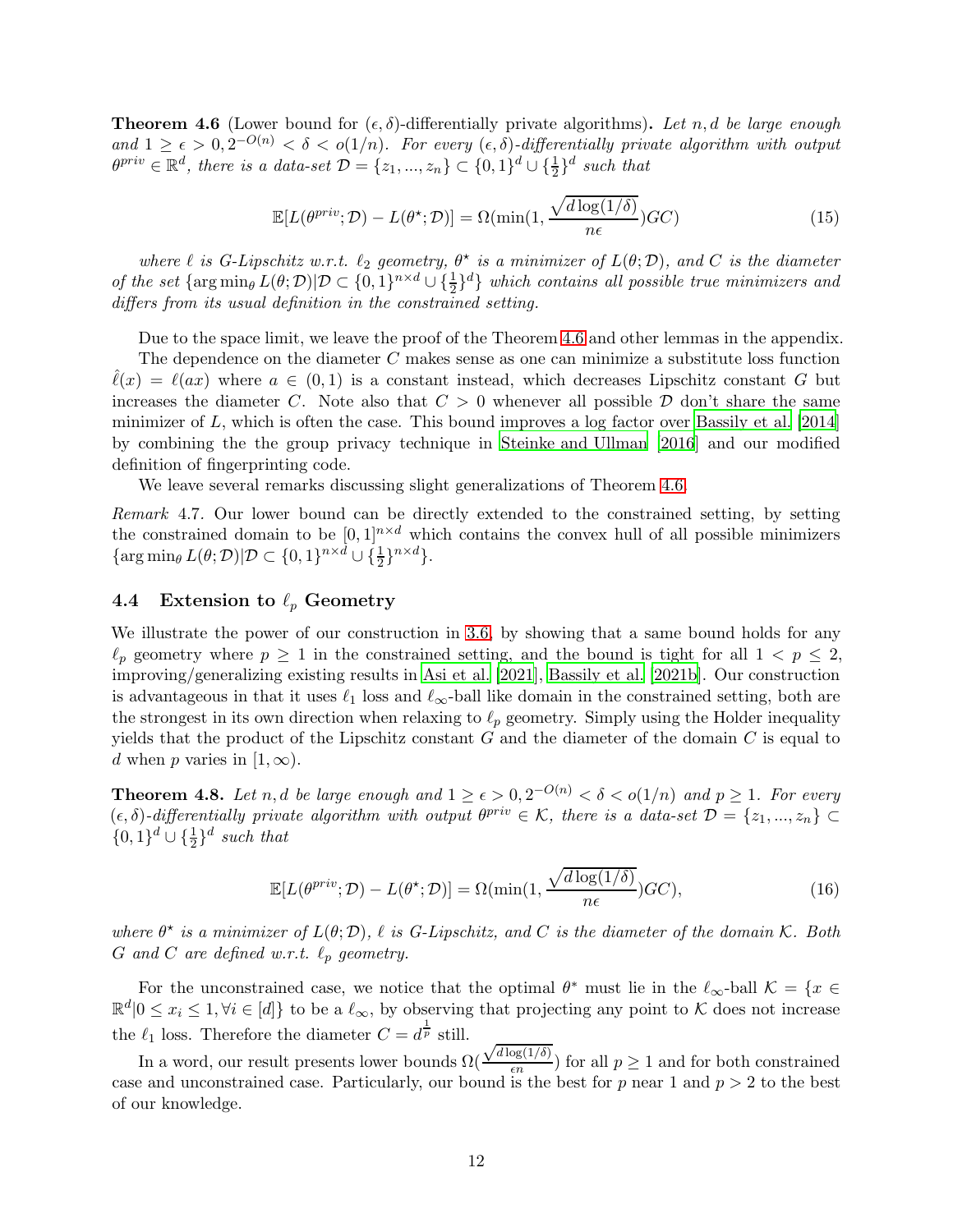# <span id="page-12-9"></span>5 Conclusion

In this paper, we study lower bounds for DP-ERM in the unconstrained case and non-euclidean geometry. We propose a simple but general black-box reduction approach that can transfer any lower bound in the constrained case to unconstrained case, indicating that getting rid of dimension dependence is impossible in general. We also prove better lower bounds for approximate-DP ERM for any  $\ell_p$  geometry when  $p \geq 1$  by introducing a novel biased-mean property of fingerprinting codes, which might be of independent interest. Our bound is tight when  $1 \leq p \leq 2$  and novel for  $p > 2$ . Our techniques enrich the quite limited tools in constructing lower bounds in the private setting and we hope they can find future use, especially for those problems which are not (easily) reducible from one-way marginals.

However, there is a huge gap between our lower bounds and current upper bounds for DP-ERM when  $p > 2$ , and filling this gap can be an interesting and meaningful direction, which we leave as future work.

# References

- <span id="page-12-4"></span>Hilal Asi, Vitaly Feldman, Tomer Koren, and Kunal Talwar. Private stochastic convex optimization: Optimal rates in  $\ell_1$  geometry. arXiv preprint arXiv:2103.01516, 2021.
- <span id="page-12-2"></span>Raef Bassily, Adam Smith, and Abhradeep Thakurta. Private empirical risk minimization: Efficient algorithms and tight error bounds. In 2014 IEEE 55th Annual Symposium on Foundations of Computer Science, pages 464–473. IEEE, 2014.
- <span id="page-12-7"></span>Raef Bassily, Vitaly Feldman, Kunal Talwar, and Abhradeep Guha Thakurta. Private stochastic convex optimization with optimal rates. In Advances in Neural Information Processing Systems, pages 11282–11291, 2019.
- <span id="page-12-3"></span>Raef Bassily, Vitaly Feldman, Cristóbal Guzmán, and Kunal Talwar. Stability of stochastic gradient descent on nonsmooth convex losses. *arXiv preprint arXiv:2006.06914*, 2020.
- <span id="page-12-6"></span>Raef Bassily, Cristóbal Guzmán, and Michael Menart. Differentially private stochastic optimization: New results in convex and non-convex settings. Advances in Neural Information Processing Systems, 34, 2021a.
- <span id="page-12-5"></span>Raef Bassily, Cristóbal Guzmán, and Anupama Nandi. Non-euclidean differentially private stochastic convex optimization. arXiv preprint arXiv:2103.01278, 2021b.
- <span id="page-12-8"></span>Dan Boneh and James Shaw. Collusion-secure fingerprinting for digital data. IEEE Transactions on Information Theory, 44(5):1897–1905, 1998.
- <span id="page-12-10"></span>Mark Bun, Jonathan Ullman, and Salil Vadhan. Fingerprinting codes and the price of approximate differential privacy. SIAM Journal on Computing, 47(5):1888–1938, 2018.
- <span id="page-12-0"></span>Kamalika Chaudhuri and Claire Monteleoni. Privacy-preserving logistic regression. In NIPS, volume 8, pages 289–296. Citeseer, 2008.
- <span id="page-12-1"></span>Kamalika Chaudhuri, Claire Monteleoni, and Anand D Sarwate. Differentially private empirical risk minimization. Journal of Machine Learning Research, 12(3), 2011.
- <span id="page-12-11"></span>S Cobzas and C Mustata. Norm-preserving extension of convex lipschitz functions. J. Approx. Theory, 24(3):236–244, 1978.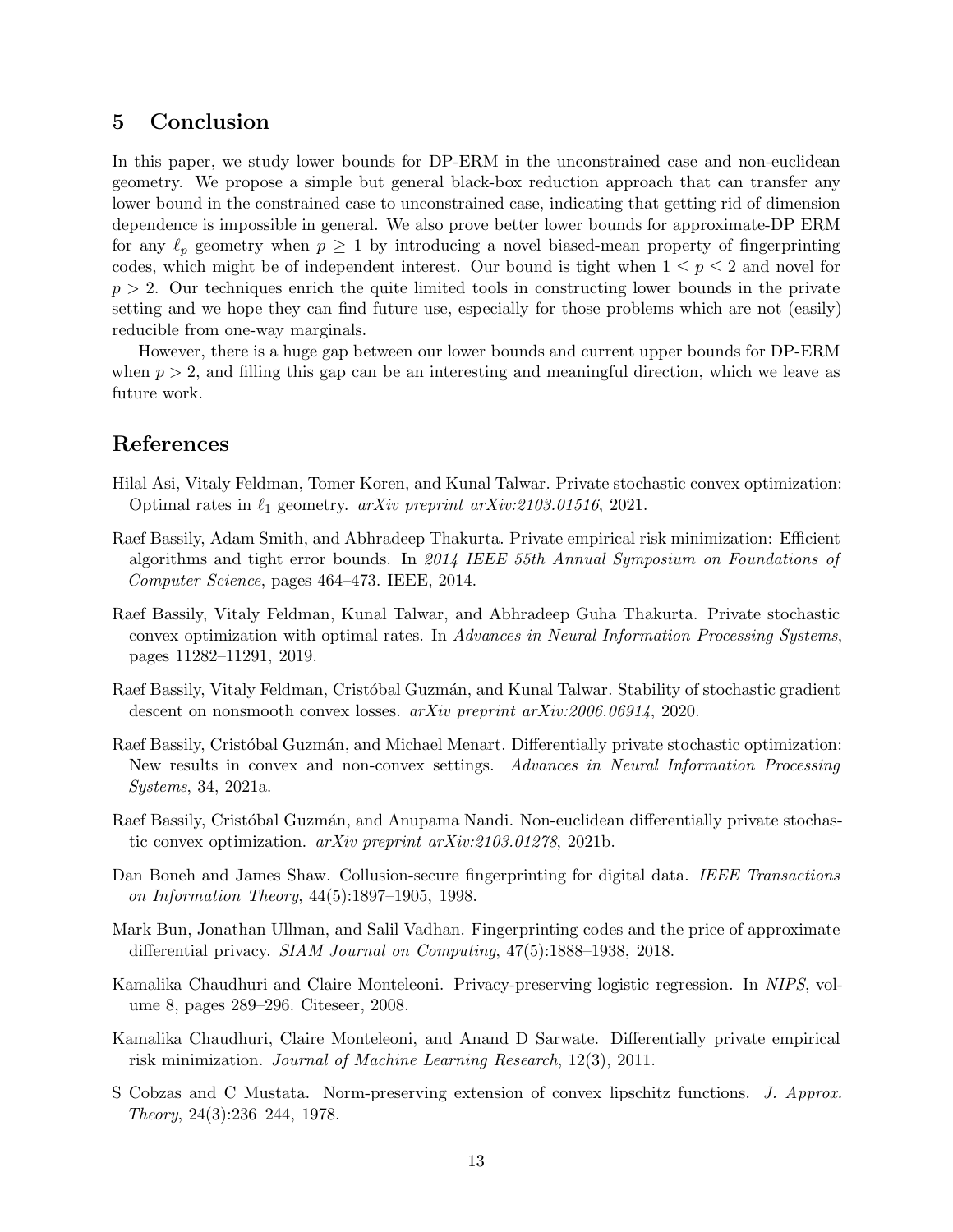- <span id="page-13-0"></span>Cynthia Dwork, Frank McSherry, Kobbi Nissim, and Adam Smith. Calibrating noise to sensitivity in private data analysis. In Theory of cryptography conference, pages 265–284. Springer, 2006.
- <span id="page-13-14"></span>Cynthia Dwork, Aaron Roth, et al. The algorithmic foundations of differential privacy. Foundations and Trends in Theoretical Computer Science, 9(3-4):211–407, 2014.
- <span id="page-13-12"></span>Vitaly Feldman, Tomer Koren, and Kunal Talwar. Private stochastic convex optimization: optimal rates in linear time. In Proceedings of the 52nd Annual ACM SIGACT Symposium on Theory of Computing, pages 439–449, 2020.
- <span id="page-13-6"></span>Kazuto Fukuchi, Quang Khai Tran, and Jun Sakuma. Differentially private empirical risk minimization with input perturbation. In International Conference on Discovery Science, pages 82–90. Springer, 2017.
- <span id="page-13-7"></span>Roger Iyengar, Joseph P Near, Dawn Song, Om Thakkar, Abhradeep Thakurta, and Lun Wang. Towards practical differentially private convex optimization. In 2019 IEEE Symposium on Security and Privacy (SP), pages 299–316. IEEE, 2019.
- <span id="page-13-4"></span>Prateek Jain and Abhradeep Guha Thakurta. (near) dimension independent risk bounds for differentially private learning. In International Conference on Machine Learning, pages 476–484. PMLR, 2014.
- <span id="page-13-11"></span>Peter Kairouz, Mónica Ribero, Keith Rush, and Abhradeep Thakurta. Dimension independence in unconstrained private erm via adaptive preconditioning. arXiv preprint arXiv:2008.06570, 2020.
- <span id="page-13-5"></span>Shiva Prasad Kasiviswanathan and Hongxia Jin. Efficient private empirical risk minimization for high-dimensional learning. In *International Conference on Machine Learning*, pages 488–497. PMLR, 2016.
- <span id="page-13-13"></span>Shiva Prasad Kasiviswanathan, Homin K Lee, Kobbi Nissim, Sofya Raskhodnikova, and Adam Smith. What can we learn privately? SIAM Journal on Computing, 40(3):793–826, 2011.
- <span id="page-13-2"></span>Daniel Kifer, Adam Smith, and Abhradeep Thakurta. Private convex empirical risk minimization and high-dimensional regression. In Conference on Learning Theory, pages 25–1. JMLR Workshop and Conference Proceedings, 2012.
- <span id="page-13-8"></span>Janardhan Kulkarni, Yin Tat Lee, and Daogao Liu. Private non-smooth empirical risk minimization and stochastic convex optimization in subquadratic steps. arXiv preprint arXiv:2103.15352, 2021.
- <span id="page-13-1"></span>Benjamin IP Rubinstein, Peter L Bartlett, Ling Huang, and Nina Taft. Learning in a large function space: Privacy-preserving mechanisms for svm learning.  $arXiv$  preprint  $arXiv:0911.5708$ , 2009.
- <span id="page-13-3"></span>Shuang Song, Kamalika Chaudhuri, and Anand D Sarwate. Stochastic gradient descent with differentially private updates. In 2013 IEEE Global Conference on Signal and Information Processing, pages 245–248. IEEE, 2013.
- <span id="page-13-10"></span>Shuang Song, Thomas Steinke, Om Thakkar, and Abhradeep Thakurta. Evading the curse of dimensionality in unconstrained private glms. In International Conference on Artificial Intelligence and Statistics, pages 2638–2646. PMLR, 2021.
- <span id="page-13-9"></span>Thomas Steinke and Jonathan Ullman. Between pure and approximate differential privacy. Journal of Privacy and Confidentiality, 7(2):3–22, 2016.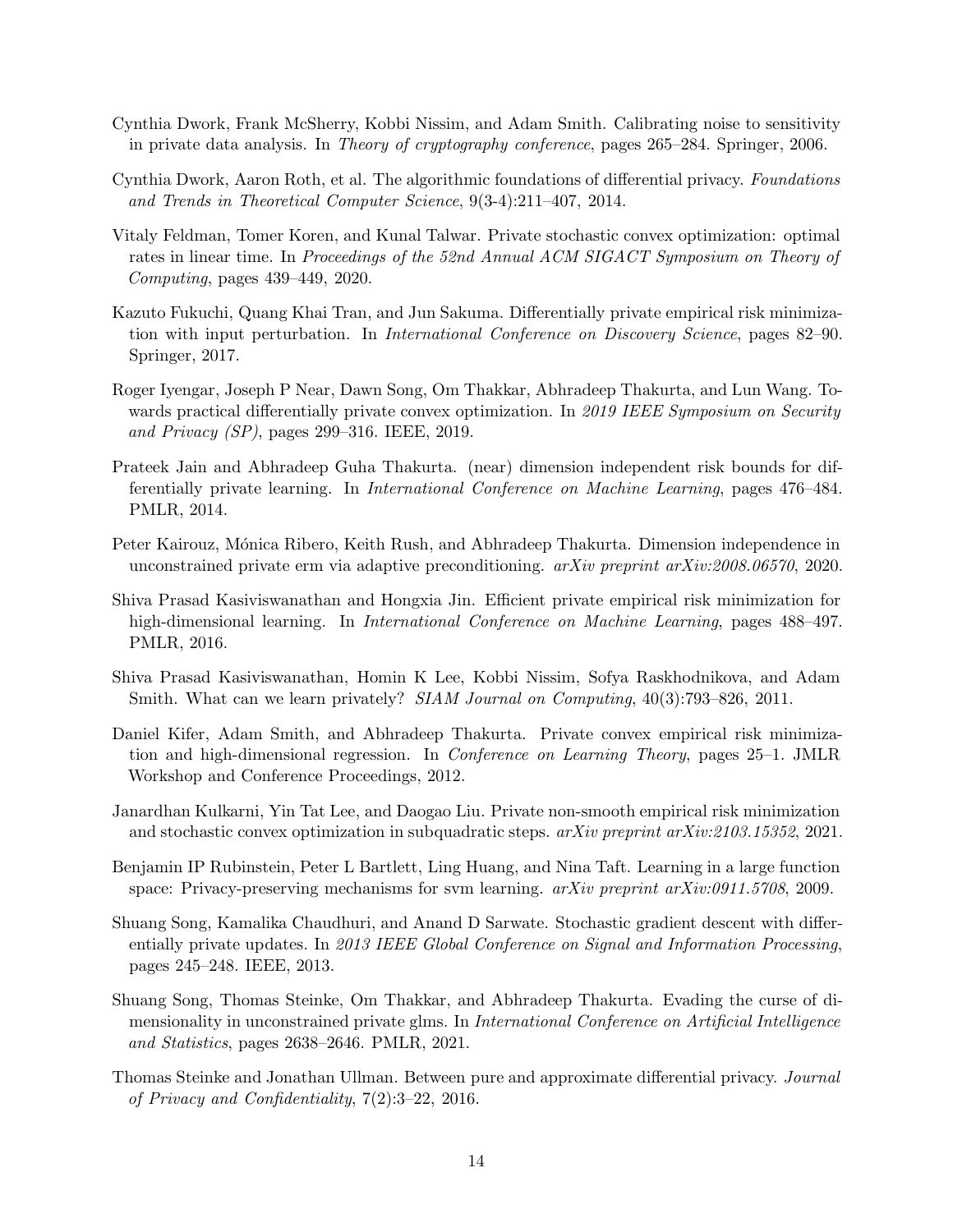- <span id="page-14-0"></span>Kunal Talwar, Abhradeep Thakurta, and Li Zhang. Nearly-optimal private lasso. In *Proceedings* of the 28th International Conference on Neural Information Processing Systems-Volume 2, pages 3025–3033, 2015.
- <span id="page-14-6"></span>Gábor Tardos. Optimal probabilistic fingerprint codes. Journal of the ACM (JACM),  $55(2)$ :1–24, 2008.
- <span id="page-14-5"></span>Neal R Wagner. Fingerprinting. In 1983 IEEE Symposium on Security and Privacy, pages 18–18. IEEE, 1983.
- <span id="page-14-3"></span>Di Wang, Minwei Ye, and Jinhui Xu. Differentially private empirical risk minimization revisited: Faster and more general. In Advances in Neural Information Processing Systems, pages 2722– 2731, 2017.
- <span id="page-14-4"></span>Puyu Wang, Yunwen Lei, Yiming Ying, and Hai Zhang. Differentially private sgd with non-smooth loss. arXiv preprint arXiv:2101.08925, 2021.
- <span id="page-14-1"></span>Xi Wu, Fengan Li, Arun Kumar, Kamalika Chaudhuri, Somesh Jha, and Jeffrey Naughton. Bolt-on differential privacy for scalable stochastic gradient descent-based analytics. In Proceedings of the 2017 ACM International Conference on Management of Data, pages 1307–1322, 2017.
- <span id="page-14-2"></span>Jiaqi Zhang, Kai Zheng, Wenlong Mou, and Liwei Wang. Efficient private erm for smooth objectives. In Proceedings of the 26th International Joint Conference on Artificial Intelligence, pages 3922– 3928, 2017.
- <span id="page-14-7"></span>Yingxue Zhou, Zhiwei Steven Wu, and Arindam Banerjee. Bypassing the ambient dimension: Private sgd with gradient subspace identification. arXiv preprint arXiv:2007.03813, 2020.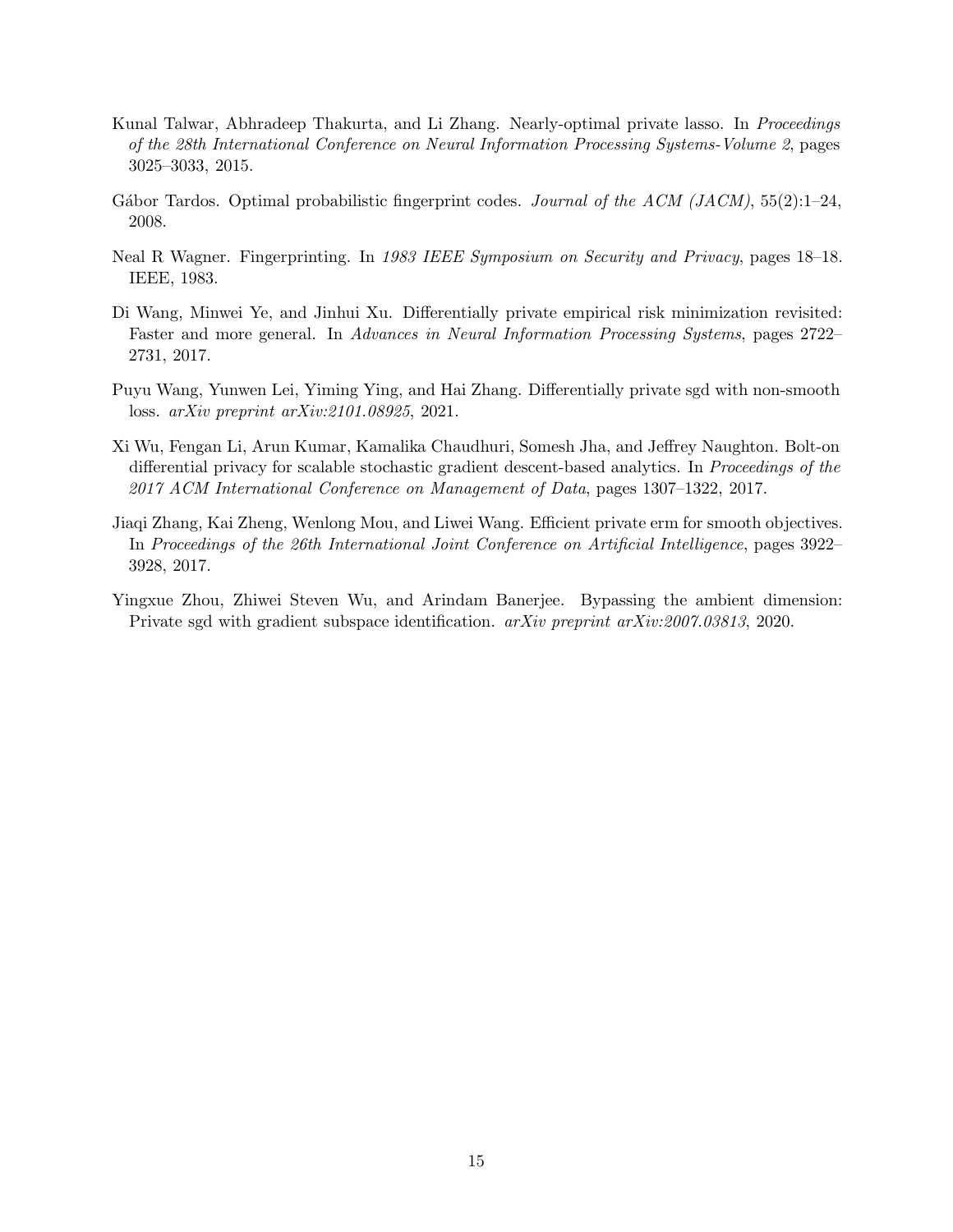# A Additional background knowledge

### A.1 Generalized Linear Model (GLM)

The generalized linear model (GLM) is a flexible generalization of ordinary linear regression that allows for response variables that have error distribution models other than a normal distribution. To be specific,

<span id="page-15-0"></span>Definition A.1 (Generalized linear model (GLM)). The generalized linear model (GLM) is a special class of ERM problems where the loss function  $\ell(\theta, d)$  takes the following inner-product form:

$$
\ell(\theta; z) = \ell(\langle \theta, x \rangle; y) \tag{17}
$$

for  $z = (x, y)$ . Here,  $x \in \mathbb{R}^d$  is usually called the feature vector and  $y \in \mathbb{R}$  is called the response.

### A.2 Properties of differential privacy

In this subsection we introduce several very basic properties of differential privacy without proving them (refer [Dwork et al. \[2014](#page-13-14)] for details). Readers familiar with the field of differential privacy can feel free to skip this section.

<span id="page-15-1"></span>**Proposition A.2** (Group privacy). If  $\mathcal{M}: X^n \to Y$  is  $(\epsilon, \delta)$ -differentially private mechanism, then for all pairs of datasets  $x, x' \in X^n$ , then  $\mathcal{M}(x), \mathcal{M}(x')$  are  $(k\epsilon, k\delta e^{k\epsilon})$ -indistinguishable when  $x, x'$ differs on exact k locations.

**Proposition A.3** (Post processing). If  $M : X^n \to Y$  is  $(\epsilon, \delta)$ -differentially private and  $A : Y \to Z$ is any randomized function, then  $A \circ M : X^n \to Z$  is also  $(\epsilon, \delta)$ -differentially private.

**Proposition A.4** (Composition). Let  $\mathcal{M}_i$  be an  $(\epsilon_i, \delta_i)$ -differentially private mechanism for all  $i \in [k]$ . If  $\mathcal{M}_{[k]}$  is defined to be

$$
\mathcal{M}_{[k]}(x) = (\mathcal{M}_1(x), \dots, \mathcal{M}_k(x))
$$
\n(18)

then  $\mathcal{M}_{[k]}$  is  $\left(\sum_{i=1}^k \epsilon_i, \sum_{i=1}^k \delta_i\right)$ -differentially private.

# B Fingerprinting code

In this section we briefly introduce the mechanism of the fingerprinting code Algorithm [1.](#page-16-0) The sub-procedure part is the original fingerprinting code in [Tardos \[2008\]](#page-14-6), with a pair of randomized algorithms (Gen, Trace). The code generator Gen outputs a codebook  $C \in \{0,1\}^{n \times d}$ . The *ith* row of C is the codeword of user i. The parameter d is called the length of the fingerprinting code.

The security property of fingerprinting codes asserts that any codeword can be "traced" to a user i. Moreover, we require that the fingerprinting code can find one of the malicious users even when they get together and combine their codewords in any way that respects the marking condition. That is, there is a tracing algorithm Trace that takes as inputs the codebook  $C$  and the combined codeword  $c'$  and outputs one of the malicious users with high probability.

The sub-procedure Gen' first uses a  $\sin^2 x$  like distribution to generate a parameter  $p_i$  (the mean) for each column  $j$  independently, then generates  $C$  randomly by setting each element to be 1 with probability  $p_j$  according to its location. The sub-procedure Trace' computes a threshold value Z and a 'score function'  $S_i(c')$  for each user i, then report i when its score is higher than the threshold.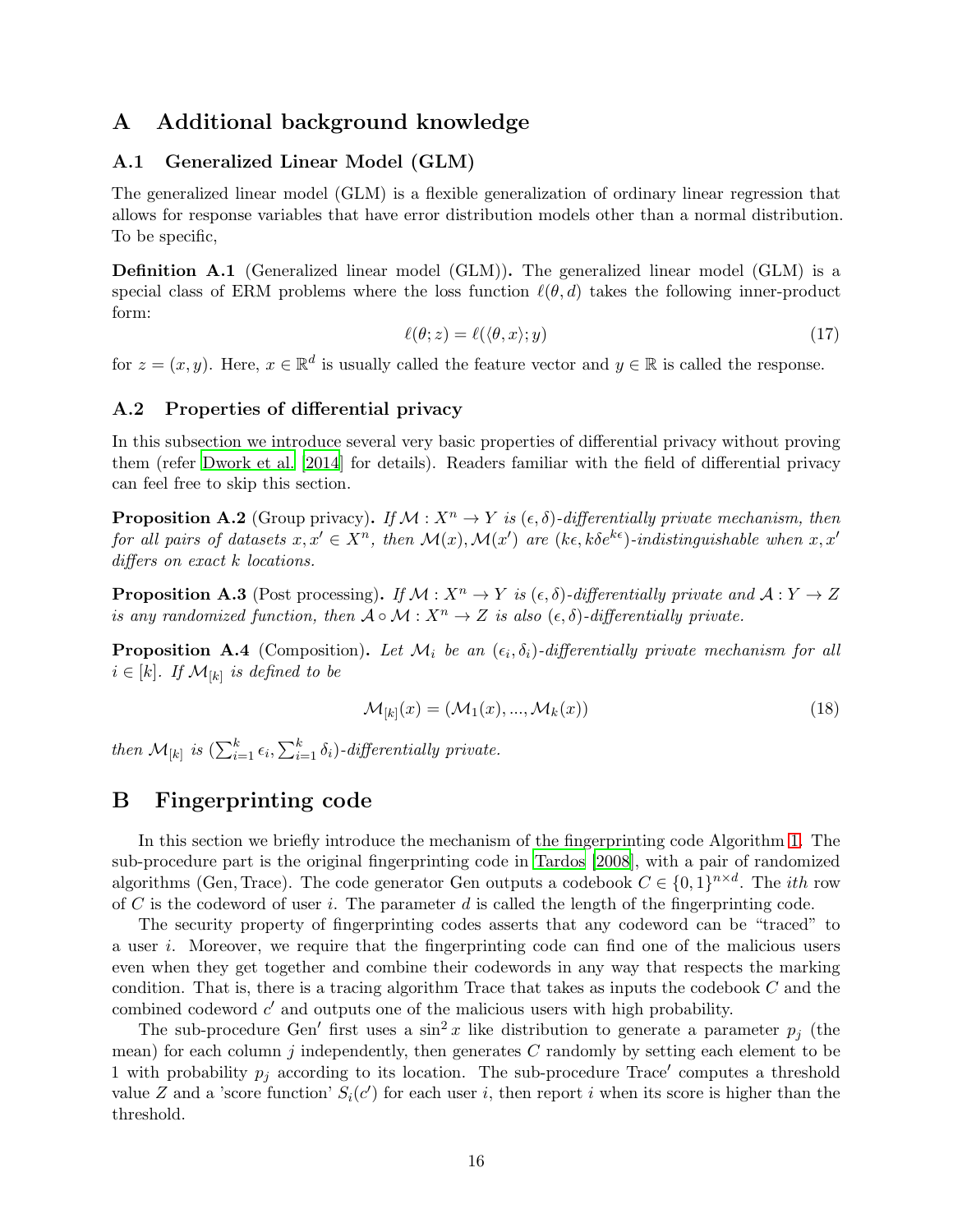### Algorithm 1 The Fingerprinting Code (Gen, Trace)

Sub-procedure Gen′ : Let  $d = 100n^2 \log(n/\xi)$  be the length of the code. Let  $t = 1/300n$  be a parameter and let t' be such that  $sin^2 t' = t$ . for  $j = 1, ..., d$ : do Choose random r uniformly from  $[t', \pi/2 - t']$  and let  $p_j = \sin^2 r_j$ . Note that  $p_j \in [t, 1 - t]$ . For each  $i = 1, ..., n$ , set  $C_{ij} = 1$  with probability  $p_j$  independently. end for Return: C

 ${\bf Sub\text{-}procedure}\,\, {\rm Trace}'(C,c')$ : Let  $Z = 20n \log(n/\xi)$  be a parameter. For each  $j = 1, ..., d$ , let  $q_j = \sqrt{(1 - p_j)/p_j}$ . For each  $j = 1, ..., d$ , and each  $i = 1, ..., n$ , let  $U_{ij} = q_j$  if  $C_{ij} = 1$  and  $U_{ij} = -1/q_j$  else wise. for each  $i = 1, ..., n$ : do Let  $S_i(c') = \sum_{j=1}^d c'_j U_{ij}$ Output *i* if  $S_i(c') \geq Z/2$ . Output  $\perp$  if  $S_i(c') < Z/2$  for every  $i = 1, ..., n$ . end for

### Main-procedure Gen:

Let C be the (random) output of Gen',  $C \in \{0,1\}^{n \times d}$ Append 2d 0-marked columns and 2d 1-marked columns to C. Apply a random permutation  $\pi$  to the columns of the augmented codebook. Let the new codebook be  $C' \in \{0,1\}^{n \times 5d}$ .  $\quad {\bf Return:}\,\,C'.$ 

 $\mathbf{Main\text{-}procedure}\ \mathop{\rm Trace}\nolimits(C,c').$ 

<span id="page-16-0"></span>Obtain  $C'$  from the shared state with Gen. Obtain C by applying  $\pi^{-1}$  to the columns of C' and removing the dummy columns. Obtain c by applying  $\pi^{-1}$  to c' and removing the symbols corresponding to fake columns. **Return:** *i* randomly from Trace' $(C, c)$ .

The main-procedure was introduced in [Bun et al. \[2018](#page-12-10)], where Gen adds dummy columns to the original fingerprinting code and applies a random permutation. Trace can first 'undo' the permutation and remove the dummy columns, then use Trace′ as a black box. This procedure makes the fingerprinting code more robust in that it tolerates a small fraction of errors to the marking condition.

# C Omitted Proof for Section [3](#page-5-0)

### C.1 Proof of Lemma [3.5](#page-7-1)

Lemma [3.5.](#page-7-1) Let  $n, d \geq 2$  and  $\epsilon > 0$ . There is a number  $n^* = \Omega(\min(n, \frac{d}{\epsilon}))$  such that for any  $\epsilon$ -differentially private algorithm A, there is a dataset  $\mathcal{D} = \{z_1, ..., z_n\} \subset \{\frac{1}{\sqrt{n}}\}$  $\frac{1}{d}, -\frac{1}{\sqrt{2}}$  $\frac{1}{d}$ <sup>d</sup> ∪ {**0**} with  $\sum_{i=1}^n z_i \|_2 = n^*$  such that, with probability at least 1/2 (taken over the algorithm random coins),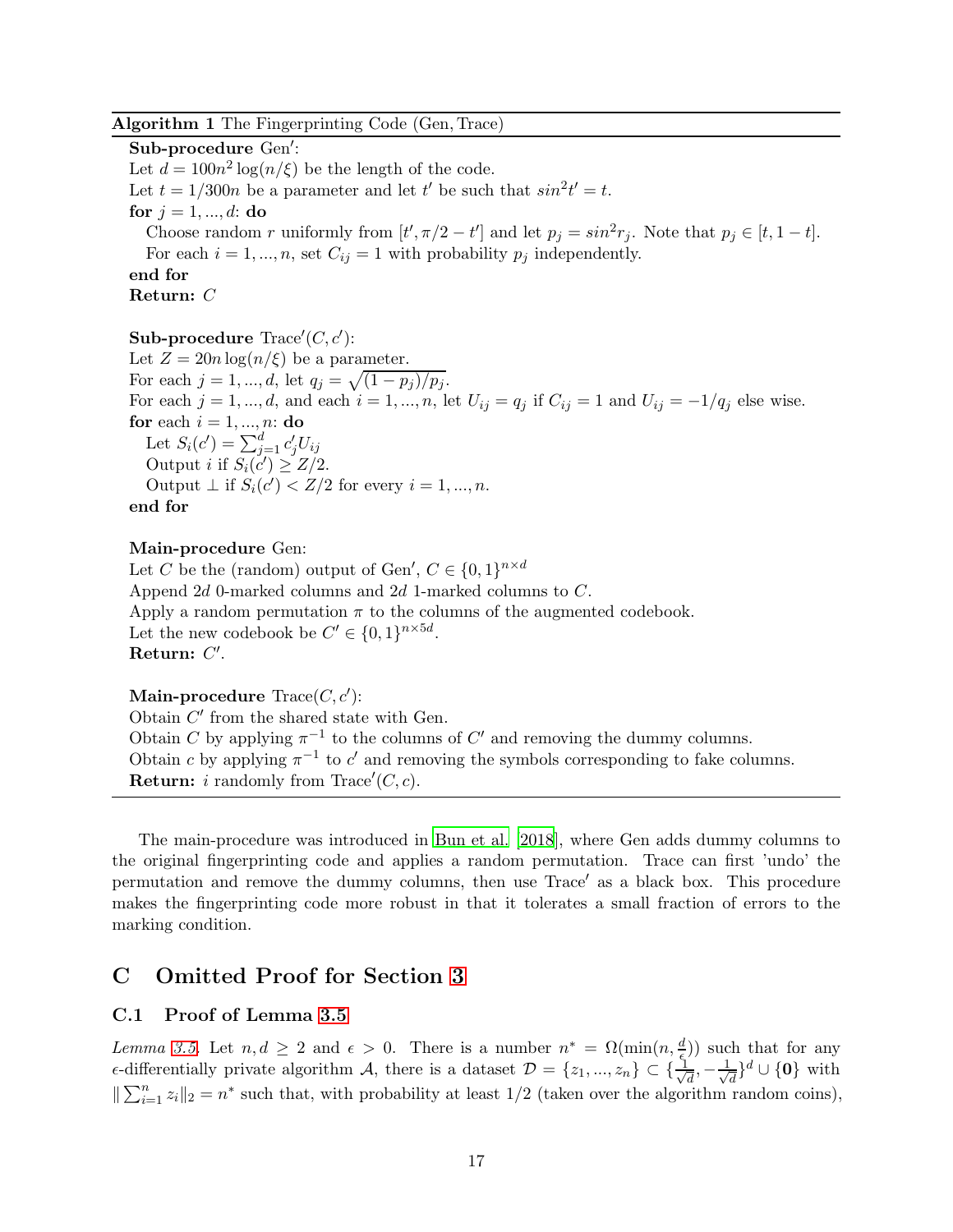we have

$$
\|\mathcal{A}(\mathcal{D}) - q(\mathcal{D})\|_2 = \Omega(\min(1, \frac{d}{n\epsilon})),\tag{19}
$$

where  $q(\mathcal{D}) = \frac{1}{n} \sum_{i=1}^{n} z_i$ .

*Proof.* By using a standard packing argument we can construct  $K = 2^{\frac{d}{2}}$  points  $z^{(1)}, ..., z^{(K)}$  in  $\{\frac{1}{\sqrt{2}}\}$  $\frac{1}{d}$ ,  $-\frac{1}{\sqrt{2}}$  $\frac{1}{d}$ <sup>d</sup> ∪ {0} such that for every distinct pair  $z^{(i)}$ ,  $z^{(j)}$  of these points, we have

$$
||z^{(i)} - z^{(j)}||_2 \ge \frac{1}{8}
$$
 (20)

It is easy to show the existence of such set of points using the probabilistic method (for example, the Gilbert-Varshamov construction of a linear random binary code).

Fix  $\epsilon > 0$  and define  $n^* = \frac{d}{20}$  $\frac{d}{20\epsilon}$ . Let's first consider the case where  $n \leq n^*$ . We construct K datasets  $\mathcal{D}^{(1)},...,\mathcal{D}^{(K)}$  where for each  $i \in [K], \mathcal{D}^{(i)}$  contains n copies of  $z^{(i)}$ . Note that  $q(\mathcal{D}^{(i)}) = z^{(i)}$ , we have that for all  $i \neq j$ ,

$$
||q(\mathcal{D}^{(i)}) - q(\mathcal{D}^{(j)})||_2 \ge \frac{1}{8}
$$
\n(21)

Let A be any  $\epsilon$ -differentially private algorithm. Suppose that for every  $\mathcal{D}^{(i)}$ ,  $i \in [K]$ , with probability at least  $1/2$ ,  $\|\mathcal{A}(\mathcal{D}^{(i)}) - q(\mathcal{D}^{(i)})\|_2 < \frac{1}{16}$ , i.e.,  $Pr[\mathcal{A}(\mathcal{D}^{(i)}) \in B(\mathcal{D}^{(i)})] \geq \frac{1}{2}$  where for any dataset  $D, B(D)$  is defined as

$$
B(\mathcal{D}) = \{x \in R^d : ||x - q(\mathcal{D})||_2 < \frac{1}{16}\}\tag{22}
$$

Note that for all  $i \neq j$ ,  $\mathcal{D}^{(i)}$  and  $\mathcal{D}^{(j)}$  differs in all their n entries. Since A is  $\epsilon$ -differentially private, for all  $i \in [K]$ , we have  $Pr[A(\mathcal{D}^{(1)}) \in B(\mathcal{D}^{(i)})] \geq \frac{1}{2}$  $\frac{1}{2}e^{-\epsilon n}$ . Since all  $B(\mathcal{D}^{(i)})$  are mutually disjoint, then

$$
\frac{K}{2}e^{-\epsilon n} \le \sum_{i=1}^{K} Pr[\mathcal{A}(\mathcal{D}^{(1)}) \in B(\mathcal{D}^{(i)})] \le 1
$$
\n(23)

which implies that  $n > n^*$  for sufficiently large p, contradicting the fact that  $n \leq n^*$ . Hence, there must exist a dataset  $\mathcal{D}^{(i)}$  on which A makes an  $\ell_2$ -error on estimating  $q(\mathcal{D})$  which is at least 1/16 with probability at least 1/2. Note also that the  $\ell_2$  norm of the sum of the entries of such  $\mathcal{D}^{(i)}$ is n.

Next, we consider the case where  $n > n^*$ . As before, we construct  $K = 2^{\frac{p}{2}}$  datasets  $\tilde{\mathcal{D}}^{(1)}, \cdots, \tilde{\mathcal{D}}^{(K)}$ of size *n* where for every  $i \in [K]$ , the first  $n^*$  elements of each dataset  $\tilde{\mathcal{D}}^{(i)}$  are the same as dataset  $\mathcal{D}^{(i)}$  from before whereas the remaining  $n - n^*$  elements are 0.

Note that any two distinct datasets  $\tilde{\mathcal{D}}^{(i)}$ ,  $\tilde{\mathcal{D}}^{(j)}$  in this collection differ in exactly  $n^*$  entries. Let A be any  $\epsilon$ -differentially private algorithm for answering q. Suppose that for every  $i \in [K]$ , with probability at least  $1/2$ , we have that

$$
\|\mathcal{A}(\tilde{\mathcal{D}}^{(i)}) - q(\tilde{\mathcal{D}}^{(i)})\|_2 < \frac{n^\star}{16n} \tag{24}
$$

Note that for all  $i \in [K]$ , we have that  $q(\tilde{\mathcal{D}}^{(i)}) = \frac{n^*}{n}$  $\frac{n^*}{n}q(\mathcal{D}^{(i)})$ . Now, we define an algorithm  $\tilde{\mathcal{A}}$ for answering q on datasets  $\mathcal D$  of size  $n^*$  as follows. First,  $\tilde{\mathcal A}$  appends 0 as above to get a dataset  $\tilde{\mathcal{D}}$  of size n. Then, it runs  $\mathcal{A}$  on  $\tilde{\mathcal{D}}$  and outputs  $\frac{n^*\mathcal{A}(\tilde{\mathcal{D}})}{n}$ . Hence, by the post-processing propertry of differential privacy,  $\tilde{A}$  is  $\epsilon$ -differentially private since  $A$  is  $\epsilon$ -differentially private. Thus for every  $i \in [K]$ , with probability at least  $1/2$ , we have that  $\|\tilde{\mathcal{A}}(\mathcal{D}^{(i)}) - q(\mathcal{D}^{(i)})\|_2 < \frac{1}{16}$ . However, this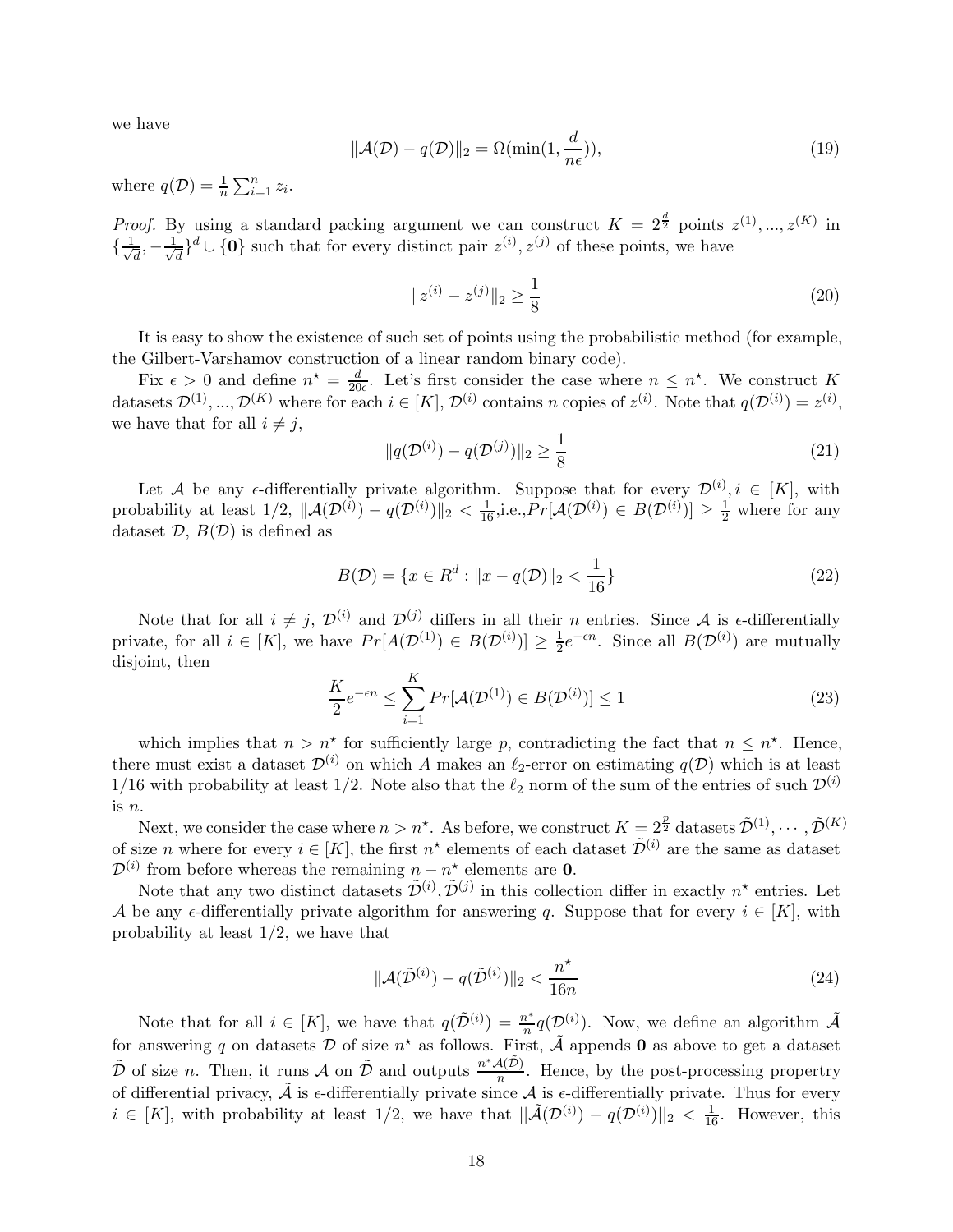contradicts our result in the first part of the proof. Therefore, there must exist a dataset  $\tilde{\mathcal{D}}^{(i)}$  in the above collection such that, with probability at least  $1/2$ ,

$$
\|\mathcal{A}(\tilde{\mathcal{D}}^{(i)}) - q(\tilde{\mathcal{D}}^{(i)})\|_2 \ge \frac{n^{\star}}{16n} \ge \frac{d}{320\epsilon n} \tag{25}
$$

 $\Box$ 

Note that the  $\ell_2$  norm of the sum of entries of such  $\tilde{D}^{(i)}$  is always  $n^*$ .

### C.2 Proof of Theorem [3.6](#page-8-1)

Theorem [3.6.](#page-8-1) Let  $n, d \geq 2$  and  $\epsilon > 0$ . For every  $\epsilon$ -differentially private algorithm with output  $\theta^{priv} \in \mathbb{R}^d$ , there is a dataset  $\mathcal{D} = \{z_1, ..., z_n\} \subset \{\frac{1}{\sqrt{N}}\}$  $\frac{1}{d}$ ,  $-\frac{1}{\sqrt{d}}$  $\frac{1}{d}$ <sup>d</sup> ∪ {**0**} such that, with probability at least 1/2 (over the algorithm random coins), we must have that

$$
L(\theta^{priv}; \mathcal{D}) - \min_{\theta} L(\theta; \mathcal{D}) = \Omega(\min(1, \frac{d}{n\epsilon})).
$$
\n(26)

Proof. We can prove this theorem directly by combining the lower bound in [Bassily et al. \[2014\]](#page-12-2) and our reduction approach (Theorem [3.4\)](#page-6-3), but we try to give a complete proof as an example to demonstrate how does our black-box reduction approach work out.

Let A be an  $\epsilon$ -differentially private algorithm for minimizing L and let  $\theta^{priv}$  denote its output, define  $r := \theta^{priv} - \theta^*$ . First, observe that for any  $\theta \in \mathbb{R}^d$  and dataset  $\mathcal{D}$  as constructed in Lemma [3.5](#page-7-1) (recall that D consists of  $n^*$  copies of a vector  $z \in \{\frac{1}{\sqrt{n}}\}$  $\frac{1}{d}, -\frac{1}{\sqrt{2}}$  $\frac{1}{d}$ <sup>d</sup> and  $n - n^*$  copies of **0**).

$$
L(\theta^*; \mathcal{D}) = \frac{n - n^*}{n} \max\{0, \|\theta^*\|_2 - 1\} + \frac{n^*}{n} \min_{\|y\|_2 \le 1} (-\langle y, z \rangle + \|\theta^* - y\|_2) = -\frac{n^*}{n}
$$
(27)

when  $\theta^* = z$ , and also

$$
L(\theta^{priv}; \mathcal{D}) = \frac{n - n^*}{n} \max\{0, \|\theta^{priv}\|_2 - 1\} + \frac{n^*}{n} \min_{\|y\|_2 \le 1} (-\langle y, z \rangle + \|\theta^{priv} - y\|_2)
$$
  
\n
$$
\ge \frac{n^*}{n} \min_{\|y\|_2 \le 1} (-\langle y, z \rangle + \|\theta^{priv} - y\|_2)
$$
  
\n
$$
= \frac{n^*}{n} \min_{\|y\|_2 \le 1} (-\langle y, z \rangle + \|r + z - y\|_2)
$$
  
\n(because  $\theta^* = z$ )  
\n
$$
\ge \frac{n^* \min\{1, \|r\|_2^2\}}{8n} - \frac{n^*}{n}
$$

the last inequality follows by discussing the norm of  $y - z$ . If  $||y - z||_2 \leq ||r||_2/2$ , then

$$
||r + z - y||_2 \ge ||r||_2 / 2 \ge \min\{1, ||r||_2^2\} / 2
$$
\n(28)

combining with the fact that  $|\langle y, z \rangle| \leq 1$  proves the last inequality.

If  $||y - z||_2 \ge ||r||_2/2$ , then we have  $\min_{||y||_2 \le 1} -\langle y, z \rangle \ge -1 + \frac{||r||_2^2}{8}$ . To prove this, we assume  $z = e_1$  without loss of generality and  $y - z = (x_1, ..., x_d)$  where  $\sum_{i=1}^d x_i^2 \ge ||r||_2^2/4$ . Since  $||y||_2 =$  $||y - z + z||_2 \leq 1$ , we must have

$$
1 + \sum_{i=1}^{d} x_i^2 + 2x_1 \le 1\tag{29}
$$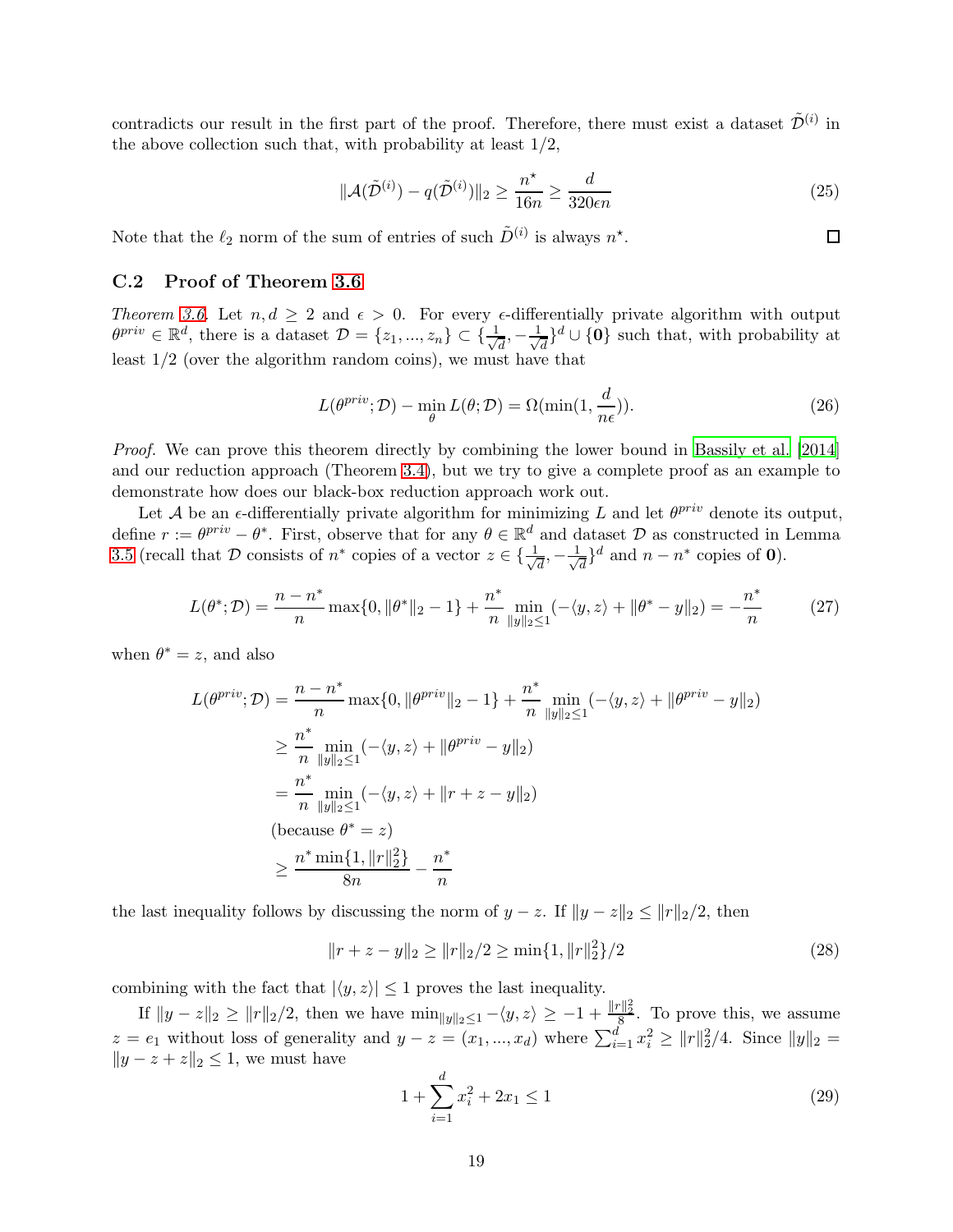Thus  $-\langle y, z \rangle = -1 - \langle y - z, z \rangle = -1 - x_1 \ge -1 + ||r||_2^2/8$  as desired, which finishes the discussion on the second case.

From the above result we have that

$$
L(\theta^{priv}; \mathcal{D}) - L(\theta^*; \mathcal{D}) \ge \frac{n^* \min\{1, \|r\|_2^2\}}{8n}
$$
 (30)

To proceed, suppose for the sake of a contradiction, that for every dataset  $\mathcal{D} = \{z_1, ..., z_n\} \subset$  $\{\frac{1}{\sqrt{2}}\}$  $\frac{1}{d}$ ,  $-\frac{1}{\sqrt{2}}$  $\frac{1}{d}$ <sup>d</sup> ∪ {0} with  $\|\sum_{i=1}^n z_i\|_2 = n^*$ , with probability more than 1/2, we have that  $\|\theta^{priv} - \theta\|_2^2$  $\theta^*\|_2 = \|r\|_2 \neq \Omega(1)$ . Let  $\tilde{A}$  be an  $\epsilon$ -differentially private algorithm that first runs A on the data and then outputs  $\frac{n^*}{n}$  $\frac{n^*}{n} \theta^{priv}$ . Recall that  $q(\mathcal{D}) = \frac{n^*}{n}$  $\frac{\partial^{x}}{\partial n}\theta^{*}$ , this implies that for every dataset  $\mathcal{D} = \{z_1, ..., z_n\} \subset \{\frac{1}{\sqrt{2}}\}$  $\frac{1}{d}$ ,  $-\frac{1}{\sqrt{2}}$  $\frac{1}{d}$ ,<sup>d</sup>  $\cup$  {0} with  $\|\sum_{i=1}^n z_i\|_2^{\infty} = n^*$ , with probability more than 1/2,  $\|\tilde{\mathcal{A}}(\mathcal{D}) - q(\mathcal{D})\|_2 \neq \Omega(\min(1, \frac{d}{n q}))$  $\frac{d}{n\epsilon}$ )) which contradicts Lemma [3.5.](#page-7-1) Thus, there must exists a dataset  $\mathcal{D} = \{z_1, ..., z_n\} \subset \{\frac{1}{\sqrt{2}}\}$  $\frac{1}{d}, -\frac{1}{\sqrt{2}}$  $\frac{1}{d}$   $\int_{0}^{d}$   $\cup$  {0} with  $\|\sum_{i=1}^{n} z_{i}\|_{2} = n^{*}$ , such that with pr obability more than 1/2, we have  $||r||_2 = ||\theta^{priv} - \theta^*||_2 = \Omega(1)$ , and as a result

$$
L(\theta^{priv}; \mathcal{D}) - L(\theta^*; \mathcal{D}) = \Omega(\min(1, \frac{d}{n\epsilon}))
$$
\n(31)

 $\Box$ 

# D Omitted proof for Section [4](#page-8-0)

### D.1 Proof of Lemma [4.3](#page-10-0)

Lemma [4.3.](#page-10-0) A condition Q has sample complexity  $n^*$  for algorithms with  $(1, o(1/n))$ -differential privacy ( $n^*$  is the smallest sample size that there exists an  $(1, o(1/n))$ -differentially private algorithm A which satisfies Q), if and only if it also has sample complexity  $\Theta(n^*/\epsilon)$  for algorithms with  $(\epsilon, o(1/n))$ -differential privacy.

Proof. The proof uses a black-box reduction, therefore doesn't depend on Q. The direction that  $O(n^*/\epsilon)$  samples are sufficient is equal to proving the assertion that given a  $(1, o(1/n))$ -differentially private algorithm A, we can get a new algorithm  $\mathcal A'$  with  $(\epsilon, o(1/n))$ -differential privacy at the cost of shrinking the size of the dataset by a factor of  $\epsilon$ .

Given input  $\epsilon$  and a dataset X, we construct A' to first generate a new dataset T by selecting each element of X with probability  $\epsilon$  independently, then feed T to A. Fix an event S and two neighboring datasets  $X_1, X_2$  that differs by a single element i. Consider running A on  $X_1$ . If i is not included in the sample T, then the output is distributed the same as a run on  $X_2$ . On the other hand, if i is included in the sample T, then the behavior of  $\mathcal A$  on T is only a factor of e off from the behavior of A on  $T \setminus \{i\}$ . Again, because of independence, the distribution of  $T \setminus \{i\}$  is the same as the distribution of  $T$  conditioned on the omission of  $i$ .

For a set X, let  $p<sub>X</sub>$  denote the distribution of  $\mathcal{A}(X)$ , we have that for any event S,

$$
p_{X_1}(S) = (1 - \epsilon)p_{X_1}(S|i \notin T) + \epsilon p_{X_1}(S|i \in T)
$$
  
\n
$$
\leq (1 - \epsilon)p_{X_2}(S) + \epsilon(e \cdot p_{X_2}(S) + \delta)
$$
  
\n
$$
\leq \exp(2\epsilon)p_{X_2}(S) + \epsilon \delta
$$

A lower bound of  $p_{X_1}(S) \ge \exp(-\epsilon)p_{X_2}(S) - \epsilon \delta/e$  can be obtained similarly. To conclude, since  $\epsilon \delta = o(1/n)$  as the sample size n decreases by a factor of  $\epsilon$ ,  $\mathcal{A}'$  has  $(2\epsilon, o(1/n))$ -differential privacy.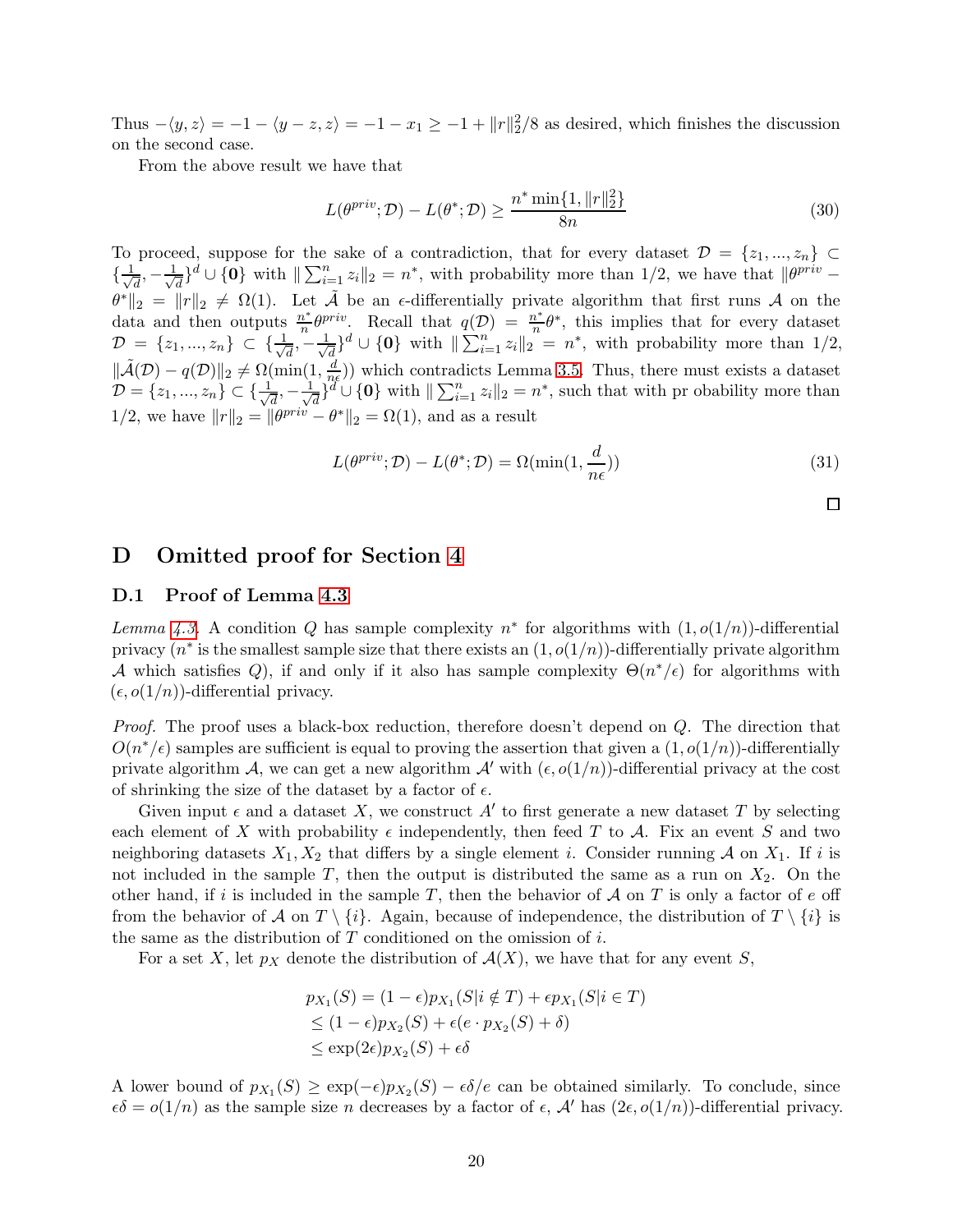The size of X is roughly  $1/\epsilon$  times larger than T, combined with the fact that A has sample complexity  $n^*$  and T is fed to A, A' has sample complexity at least  $\Theta(n^*/\epsilon)$ .

For the other direction, simply using the composability of differential privacy yields the desired result. In particular, by the k-fold adaptive composition theorem in [Dwork et al. \[2006](#page-13-0)], we can combine  $1/\epsilon$  independent copies of  $(\epsilon, \delta)$ -differentially private algorithms to get an  $(1, \delta/\epsilon)$  one and notice that if  $\delta = o(1/n)$ , then  $\delta/\epsilon = o(1/n)$  as well because the sample size n is scaled by a factor of  $\epsilon$  at the same time, offsetting the increase in  $\delta$ . □

### D.2 Proof of Lemma [4.4](#page-10-1)

Lemma [4.4.](#page-10-1) Algorithm 1 (the fingerprinting code) has  $(1/100, 999/1000, \exp(-\Omega(d))$ -biased mean.

*Proof.* In line 5 of algorithm [1,](#page-16-0) every column j is assigned a probability  $p_j$  independently where

$$
Pr[|p_j - \frac{1}{2}| < 0.002] < \frac{1}{400} \tag{32}
$$

by straightforward calculation. By the Chernoff bound (with  $u < d/400, \delta = 1$ ), with probability at least

$$
1 - 2\exp(-d/800)
$$
 (33)

, at least  $1 - \frac{1}{200}$  fraction of the columns have  $|p_j - \frac{1}{200}|$  $\frac{1}{2}$   $\geq$  0.002. Denote  $m_j$  to be the mean of entries of column j, then by using the Chernoff bound again (with  $\delta = 0.001$ ), we have that with probability at least

$$
1 - 2\exp(-n/8000000) \tag{34}
$$

a column j actually satisfies  $|m_j-\frac{1}{2}\rangle$  $\frac{1}{2}$ | ≥ 0.001. Again by the Chernoff bound (with  $u \leq 2 \exp(-n/8000000)p$ and  $u\delta = 0.01d$ ) together with the union bound, at least 0.99 fraction of all columns have  $|m_j-\frac{1}{2}$  $\frac{1}{2}$ |  $\geq 0.001$  with probability at least

$$
1 - 2\exp(-d/800) - 2\exp(-de^{n/8000000}/40000) = 1 - O(e^{-\Omega(d)})
$$
\n(35)

#### D.3 Proof of Theorem [4.6](#page-10-3)

Theorem [4.6.](#page-10-3) Let n, d be large enough and  $1 \geq \epsilon > 0$ ,  $2^{-O(n)} < \delta < o(1/n)$ . For every  $(\epsilon, \delta)$ differentially private algorithm with output  $\theta^{priv} \in \mathbb{R}^d$ , there is a data-set  $\mathcal{D} = \{z_1, ..., z_n\} \subset$  $\{0,1\}^d \cup \{\frac{1}{2}\}^d$  such that

$$
\mathbb{E}[L(\theta^{priv}; \mathcal{D}) - L(\theta^*; \mathcal{D})] = \Omega(\min(1, \frac{\sqrt{d \log(1/\delta)}}{n\epsilon}) \mathcal{G}\mathcal{C})
$$
\n(36)

where  $\ell$  is G-Lipschitz w.r.t.  $\ell_2$  geometry,  $\theta^*$  is a minimizer of  $L(\theta;\mathcal{D})$ , and C is the diameter of the set  $\{\arg\min_{\theta} L(\theta; \mathcal{D}) | \mathcal{D} \subset \{0,1\}^{n \times d} \cup \{\frac{1}{2}\}^d\}$  which contains all possible true minimizers and differs from its usual definition in the constrained setting.

*Proof.* Let  $(\alpha_1, \alpha_2, \alpha_3) = (1/100, 999/1000, \exp(-\Omega(d)))$  be the parameters in the statement of Lemma [4.5.](#page-10-2) Let  $k = \Theta(\log(1/\delta))$  be a parameter to be determined later and  $n_k = \lfloor n/k \rfloor$ .

Consider the case when  $d \geq d_{n_k}$  first, where  $d_{n_k} = O(\epsilon^2 n_k^2 \log(1/\delta))$ . Without loss of generality, we assume  $\epsilon = 1$  first, and  $d_{n_k} = O(n_k^2 \log(1/\delta))$  corresponds to the number in Lemma [4.5](#page-10-2) where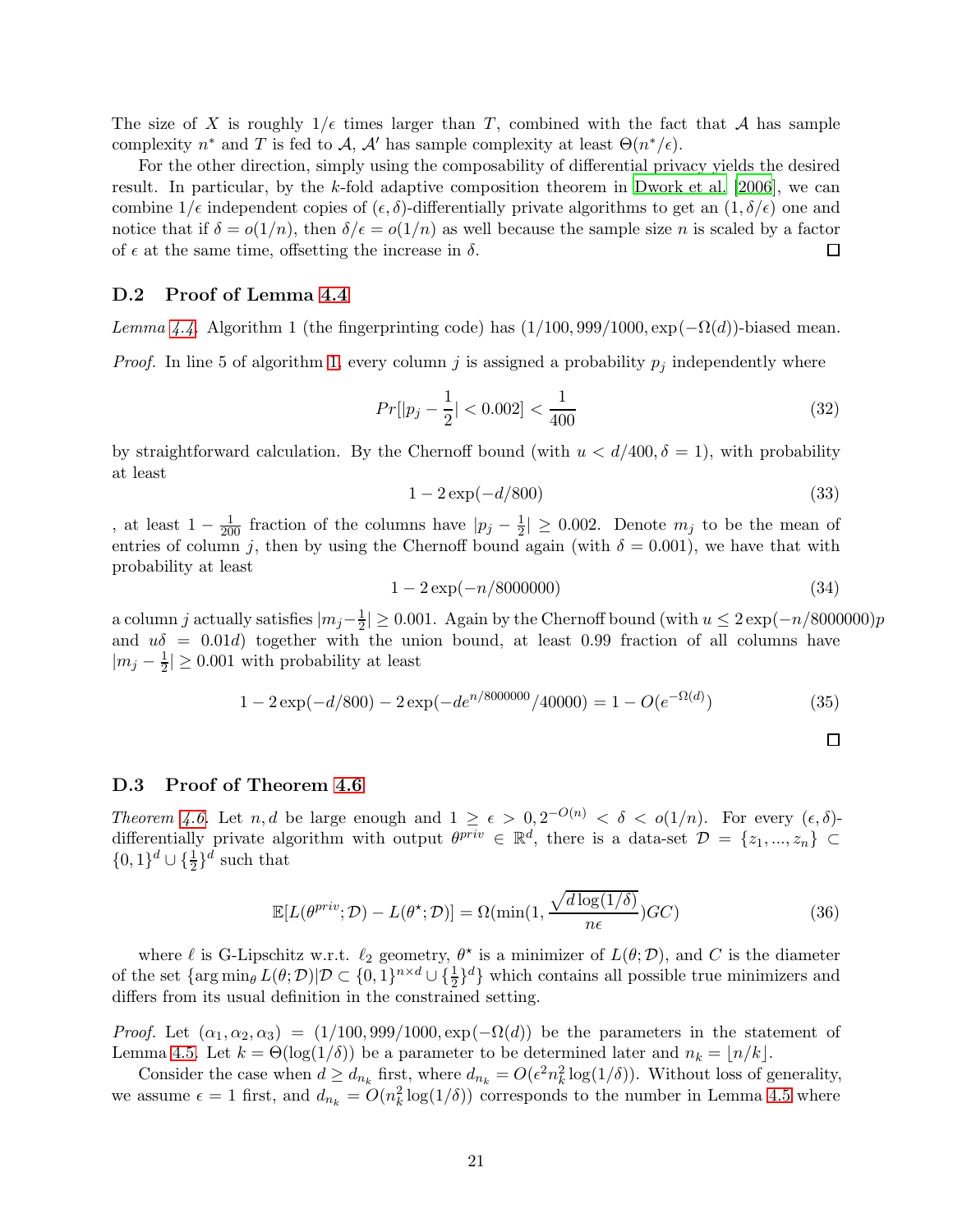we set  $\xi = \delta$ . We will use contradiction to prove that for any  $(\epsilon, \delta)$ -differentially private mechanism M, there exists some  $D \in \{0,1\}^{n \times d}$  with  $G_{\alpha_1-1/k}(D) \leq 1 - \alpha_2$  such that

$$
\mathbb{E}[L(\mathcal{M}(\mathcal{D}); \mathcal{D}) - L(\theta^{\star}; \mathcal{D})] \ge \Omega(d)
$$
\n(37)

Assume for contradiction that  $M: \{0,1\}^{n \times d} \to [0,1]^{n \times d}$  is a (randomized)  $(\epsilon, \delta)$ -differentially private mechanism such that

$$
\mathbb{E}[L(\mathcal{M}(\mathcal{D}); \mathcal{D}) - L(\theta^\star; \mathcal{D})] < \frac{\alpha_1 \alpha_2 d}{1000}
$$

for all  $\mathcal{D} \in \{0,1\}^{n \times d}$  with  $G_{\alpha_1-1/k}(\mathcal{D}) \leq (1-\alpha_2)$ . We then construct a mechanism  $\mathcal{M}_k = \{0,1\}^{n_k \times d}$ with respect to M as follows: with input  $\mathcal{D}^k \in \{0,1\}^{n_k \times d}$ ,  $\mathcal{M}_k$  will copy  $\mathcal{D}^k$  for k times and append enough 0's to get a dataset  $\mathcal{D} \in \{0,1\}^{n \times d}$ . The output is  $\mathcal{M}_k(\mathcal{D}^k) = \mathcal{M}(\mathcal{D})$ .  $\mathcal{M}_k$  is  $(k, \frac{e^k-1}{e^{-1}}\delta)$ differentially private by the group privacy. According to the construction above, we know that if  $G_{\alpha_1}(\mathcal{D}^k) < 1 - \alpha_2$ , then  $G_{\alpha_1-1/k}(\mathcal{D}) < 1 - \alpha_2$  as well.

We consider algorithm  $\mathcal{A}_{FP}$  to be the adversarial algorithm in the fingerprinting codes, which rounds the the output  $\mathcal{M}_k(\mathcal{D}^k)$  to the binary vector, i.e. rounding those coordinates with values no less than 1/2 to 1 and the remaining 0, and let  $c = \mathcal{A}_{FP}(\mathcal{M}(D))$  be the vector after rounding. As  $\mathcal{M}_k$  is  $(k, \frac{e^k-1}{e-1}]$  $\frac{e^{k}-1}{e-1}$ δ)-differentially private,  $\mathcal{A}_{FP}$  is also  $(k, \frac{e^{k}-1}{e-1})$  $\frac{e^{h}-1}{e-1}\delta$ )-differentially private.

If for some  $\mathcal{D}^k \in \{0,1\}^{n_k \times p}$  with  $G_{\alpha_1}(\mathcal{D}^k) \leq 1 - \alpha_2$ ,  $\mathcal{D}$  (constructed from  $\mathcal{D}^k$  as above) further satisfies

$$
\mathbb{E}[L(\mathcal{M}(\mathcal{D}); \mathcal{D}) - L(\theta^{\star}; \mathcal{D})] < \frac{\alpha_1 \alpha_2 d}{1000}.
$$

As we are considering the  $\ell_1$  loss, we can consider the loss caused by each coordinate independently. Recall that  $\mathcal{M}_k(\mathcal{D}^k) = \mathcal{M}(\mathcal{D})$ . The fraction of those nearly unbiased columns (the mean is close to 1/2) is at most  $1 - \alpha_2$ , and we treat the worst-case error for them. For other ' $\alpha_1$ -biased' columns (coordinates) which take at least  $\alpha_2$  fraction of all, if  $\mathcal{M}(\mathcal{D})$  is right for the prediction, then appending 0's can't change the prediction and  $\mathcal{M}_k(\mathcal{D}_k)$  is also right. Thus we have that

$$
\mathbb{E}[L(\mathcal{M}_k(\mathcal{D}^k); \mathcal{D}^k) - L(\theta^{\star}; \mathcal{D}^k)] < \mathbb{E}[L(\mathcal{M}(\mathcal{D}); \mathcal{D}) - L(\theta^{\star}; \mathcal{D})] + (1 - \alpha_2)d < \frac{d}{900}.
$$

By Markov Inequality we know that

$$
\Pr[L(\mathcal{M}_k(\mathcal{D}^k); \mathcal{D}^k) - L(\theta^\star; \mathcal{D}^k)] \ge \frac{d}{180} \le 1/5.
$$

 $c \notin F_{\beta}(D^k)$  means that there is at least  $\beta d$  all-one or all-zero columns in  $D^k$ , but c is inconsistent in those coordinates. Thus if  $c \notin F_\beta(\mathcal{D}^k)$ , we have that  $L(\mathcal{M}_k(\mathcal{D}^k); \mathcal{D}^k) - L(\theta^*; \mathcal{D}^k) \geq \beta d/2 =$  $d/150 > d/180$  for the  $\mathcal{D}^k$  by Lemma [4.5,](#page-10-2) implying

$$
\Pr[c \in F_{\beta}(\mathcal{D}^k)] \ge 4/5. \tag{38}
$$

By the first property of the codes, one also has

$$
\Pr[L(\mathcal{M}_k(\mathcal{D}^k); \mathcal{D}^k) - L(\theta^{\star}; \mathcal{D}^k) \le d/180 \bigwedge \text{Trace}(\mathcal{D}^k, c) = \perp]
$$
  

$$
\le \Pr[c \in F_{\beta}(\mathcal{D}^k) \bigwedge \text{Trace}(\mathcal{D}^k, c) = \perp] \le \delta.
$$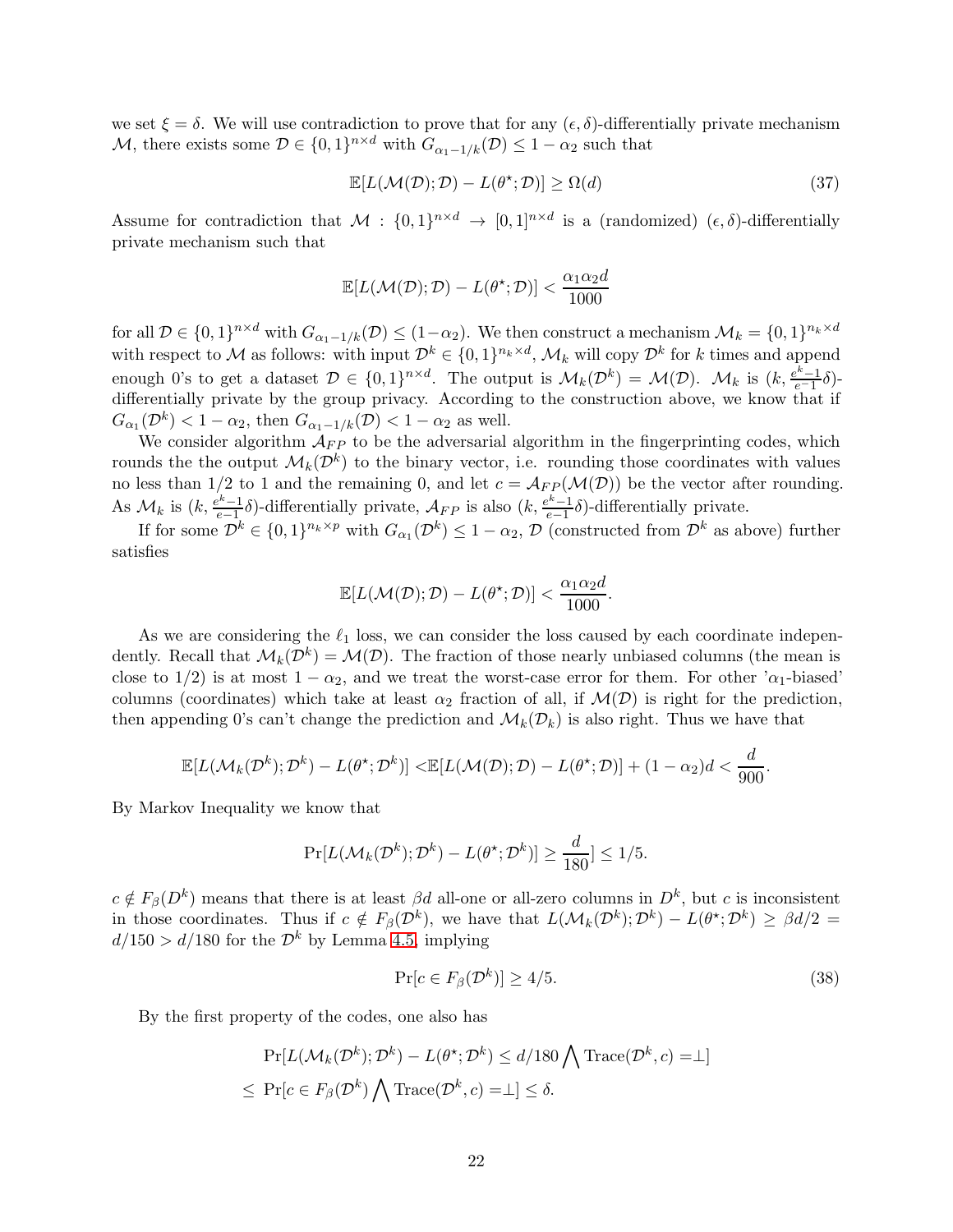Recall that the arguments above are for those  $\mathcal{D}^k \in \{0,1\}^{n_k \times d}$  with  $G_{\alpha_1}(\mathcal{D}^k) \leq 1 - \alpha_2$ , which happens with probability at least  $1 - \alpha_3$  by the third property of fingerprinting codes. By union bound, we can upper bound the probability  $Pr[\text{Trace}(\mathcal{D}^k, c) = \perp] \le 1/5 + \delta + \alpha_3 \le 1/2$ . As a result, there exists  $i^* \in [n_k]$  such that

$$
\Pr[i^* \in \text{Trace}(\mathcal{D}^k, c)] \ge 1/(2n_k). \tag{39}
$$

Consider the database with i<sup>\*</sup> removed, denoted by  $\mathcal{D}_{-i^*}^k$ . Let  $c' = \mathcal{A}_{FP}(\mathcal{M}(\mathcal{D}_{-i^*}^k))$  denote the vector after rounding. By the second property of fingerprinting codes, we have that

$$
\Pr[i^* \in \text{Trace}(\mathcal{D}_{-i^*}^k, c')] \le \delta.
$$

By the differential privacy and post-processing property of  $M$ ,

$$
\Pr[i^* \in \text{Trace}(\mathcal{D}^k, c)] \le e^k \Pr[i^* \in \text{Trace}(\mathcal{D}^k_{-i^*}, c')] + \frac{e^k - 1}{e - 1} \delta.
$$

which implies that

<span id="page-22-0"></span>
$$
\frac{1}{2n_k} \le e^{k+1}\delta. \tag{40}
$$

Recall that  $2^{-O(n)} < \delta < o(1/n)$ , and Equation [\(40\)](#page-22-0) suggests  $k/n \leq 2e^k/\delta$  for all valid k, but it is easy to see there exists  $k = \Theta(\log(1/\delta))$  to make this inequality false, which is contraction. As a result, there exists some  $\mathcal{D} \in \{0,1\}^{n \times d}$  with  $G_{\alpha_1-1/k}(\mathcal{D}) \ge (1-\alpha_2)$  subject to

$$
\mathbb{E}[L(\mathcal{M}(\mathcal{D}); \mathcal{D}) - L(\theta^*; \mathcal{D})] \ge \frac{\alpha_1 \alpha_2 d}{1000} = \Omega(d).
$$

For the  $(\epsilon, \delta)$ -differential privacy case, setting Q to be the condition

$$
\mathbb{E}[L(\mathcal{M}(\mathcal{D}); \mathcal{D}) - L(\theta^{\star}; \mathcal{D})] = O(d).
$$

in Lemma [4.3,](#page-10-0) we have that any  $(\epsilon, \delta)$ -differentially private mechanism M which satisfies Q for all  $\mathcal{D} \in \{0,1\}^{n \times p}$  with  $G_{\alpha_1-1/k}(\mathcal{D}) \geq 1 - \alpha_2$  must have  $n \geq \Omega(\sqrt{d \log(1/n)}/\epsilon)$ .

Now we consider the case when  $d < d_{n_k}$ , i.e. when  $n > n^* \triangleq \Omega(\sqrt{d \log(1/\delta)}/\epsilon)$ . Given any dataset  $\mathcal{D} \in \{0,1\}^{n^* \times d}$  with  $G_{\alpha_1-1/k}(\mathcal{D}) \geq 1-\alpha_2$ , we will construct a new dataset  $\mathcal{D}'$  based on  $\mathcal{D}$ by appending dummy points to  $\mathcal{D}$ . Specifically, if  $n - n^*$  is even, we append  $n - n^*$  rows among which half are 0 and half are  $\{1\}^d$ . If  $n - n^*$  is odd, we append  $\frac{n - n^* - 1}{2}$  points 0,  $\frac{n - n^* - 1}{2}$  points  $\{1\}^d$  and one point  $\{1/2\}^d$ .

Denote the new dataset after appending by  $\mathcal{D}'$ , we will draw contradiction if there is an  $(\epsilon, \delta)$ differentially private algorithm  $\mathcal{M}'$  such that  $\mathbb{E}[L(\mathcal{M}(\mathcal{D}'); \mathcal{D}') - L(\theta^*; \mathcal{D}')] = o(n^*d/n)$  for all  $\mathcal{D}',$ by reducing  $\mathcal{M}'$  to an  $(\epsilon, \delta)$ -differentially private algorithm M which satisfies  $\mathbb{E}[L(\mathcal{M}(\mathcal{D}); \mathcal{D})$  –  $L(\theta^*, \mathcal{D})] = o(d)$  for all  $\mathcal{D}$  with  $G_{\alpha_1-1/k}(\mathcal{D}) \geq 1 - \alpha_2$ .

We construct M by first constructing  $\mathcal{D}'$ , and then use M' as a black box to get  $\mathcal{M}(\mathcal{D}) = \mathcal{M}'(\mathcal{D}')$ . It's clear that such algorithm for D preserves  $(\epsilon, \delta)$ -differential privacy. It suffices to show that if

$$
\mathbb{E}[L(\mathcal{M}'(\mathcal{D}'); \mathcal{D}') - L(\theta^*; \mathcal{D}')] = o(n^*d/n),\tag{41}
$$

then  $L(\mathcal{M}(\mathcal{D}); \mathcal{D}) - L(\theta^*; \mathcal{D}) = o(d)$ , which contradicts the previous conclusion for the case  $n \leq n^*$ . Specifically, if  $n - n^*$  is even, we have that

$$
n^{\star}\mathbb{E}[L(\mathcal{M}(\mathcal{D}); \mathcal{D}) - L(\theta^{\star}; \mathcal{D})] = n\mathbb{E}[L(\mathcal{M}'(\mathcal{D}'); \mathcal{D}') - L(\theta^{\star}; \mathcal{D}')].
$$